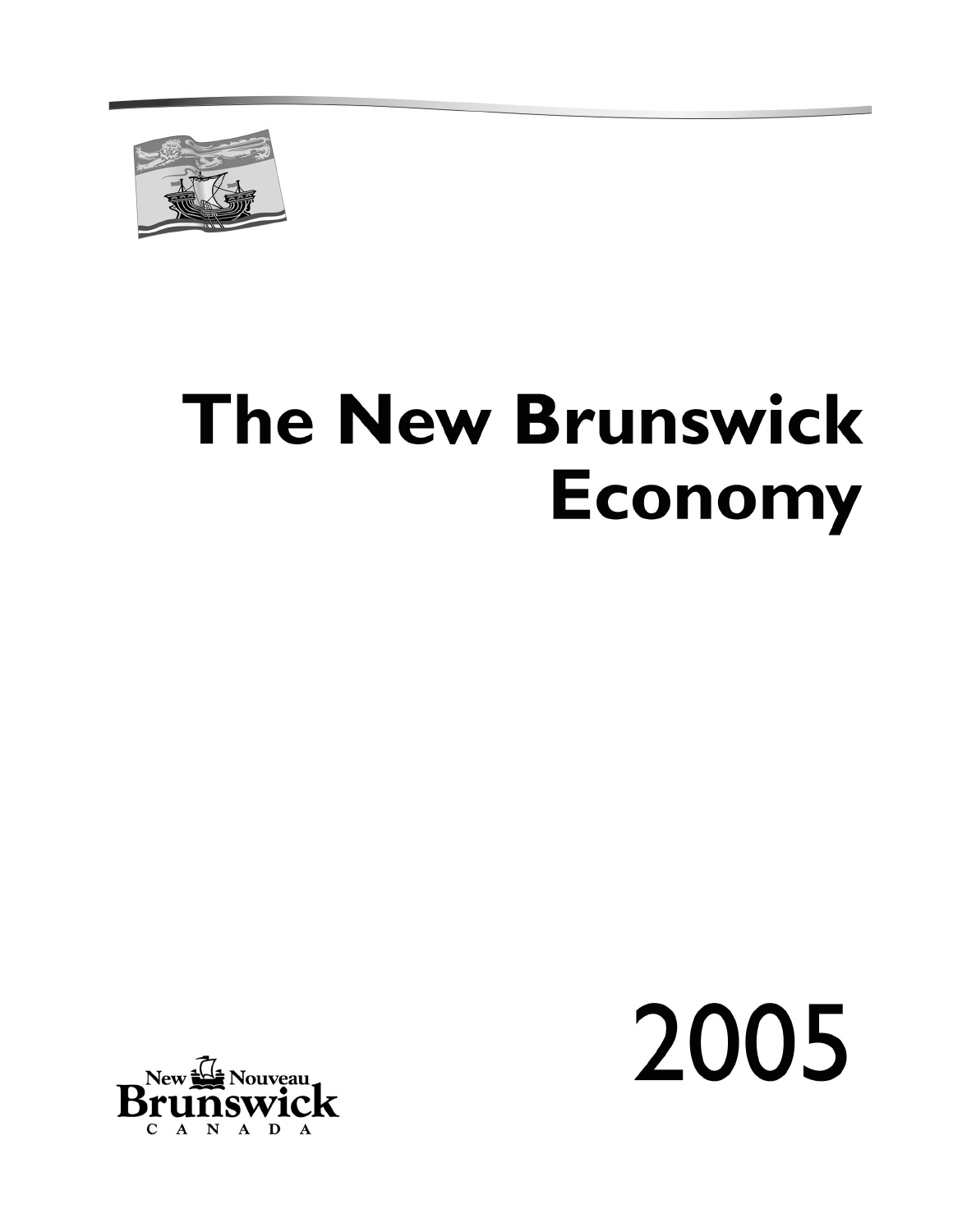#### **The New Brunswick Economy 2005**

**Published by:**  Department of Finance Province of New Brunswick P.O. Box 6000 Fredericton, New Brunswick E3B 5H1 Canada

Internet: www.gnb.ca/0024/index-e.asp

March 30, 2005

**Cover:** Communications New Brunswick (CNB 3023)

**Translation:** Translation Bureau, Supply and Services

**Printing and Binding:** Printing Services, Supply and Services

ISBN 1-55396-252-4

ISSN 0548-4073

Printed in New Brunswick



Think Recycling!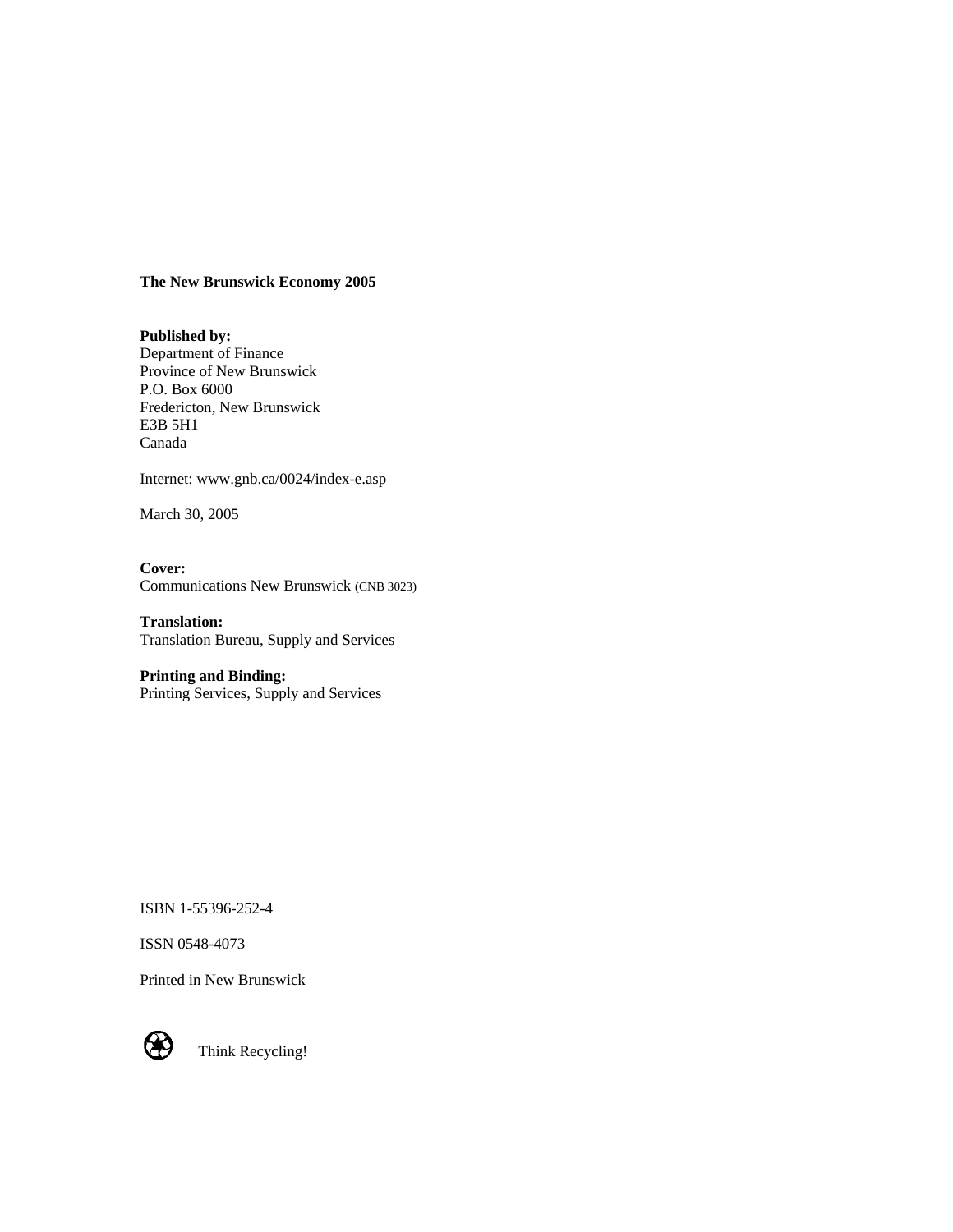#### **Table of Contents**

# **Page**

| <b>Canadian Economy</b>                         |  |
|-------------------------------------------------|--|
|                                                 |  |
|                                                 |  |
| <b>New Brunswick Economy</b>                    |  |
|                                                 |  |
|                                                 |  |
|                                                 |  |
|                                                 |  |
|                                                 |  |
|                                                 |  |
|                                                 |  |
| Four of Five Regions Report Employment Growth15 |  |
|                                                 |  |
|                                                 |  |
|                                                 |  |
|                                                 |  |
|                                                 |  |
|                                                 |  |
|                                                 |  |
|                                                 |  |
|                                                 |  |
|                                                 |  |
|                                                 |  |
|                                                 |  |
| Food Services Receipts Continue to Improve24    |  |
|                                                 |  |

*NOTE: The analysis contained in the document is based on data available as of March 10, 2005; historically comparable data series are used. Numbers may not add due to rounding.*

*Data will be updated on the Finance Web site at*: [http://www.gnb.ca/0024/index-e.asp](www.gnb.ca/0024/index-e.asp)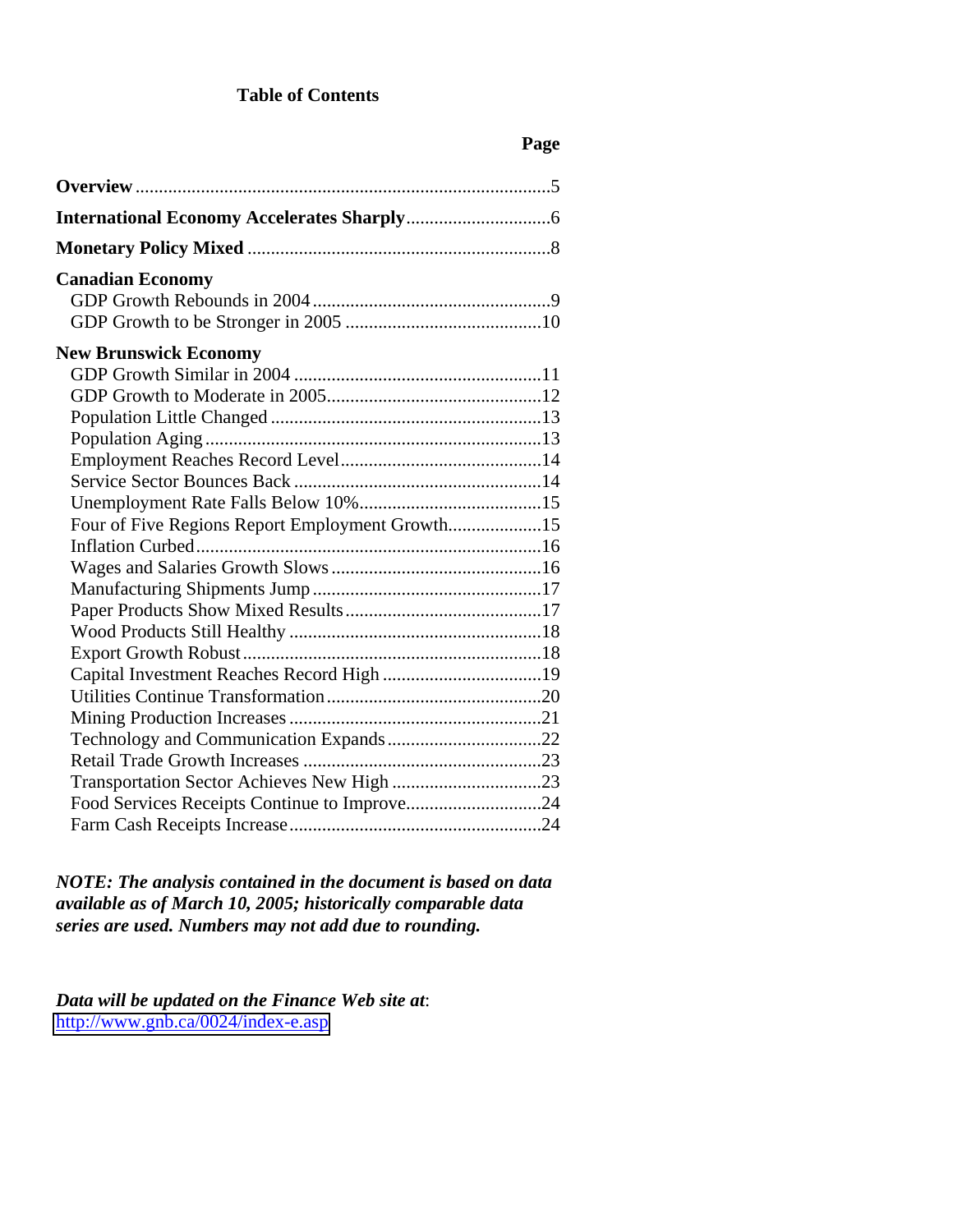| <b>2004 Statistical Summary</b>        |         |                                                                             |  |  |
|----------------------------------------|---------|-----------------------------------------------------------------------------|--|--|
|                                        |         | % Change<br>2003 to 2004<br>(per cent change unless<br>otherwise indicated) |  |  |
|                                        | N.B.    | Canada                                                                      |  |  |
|                                        |         |                                                                             |  |  |
| <b>Output and Income</b><br><b>GDP</b> |         |                                                                             |  |  |
| Current \$                             | 4.0     | 6.1                                                                         |  |  |
| Chained \$ (1997)                      | 2.5     | 2.8                                                                         |  |  |
| Personal Income                        | 2.6     | 4.1                                                                         |  |  |
| <b>Capital Formation</b>               | 12.1    | 8.3                                                                         |  |  |
| Foreign Exports                        | 10.8    | 8.6                                                                         |  |  |
| Retail Trade                           | 2.1     | 5.0                                                                         |  |  |
| <b>Population and Labour Force</b>     |         |                                                                             |  |  |
| Total Population (July 1)              | 0.1     | 0.9                                                                         |  |  |
| Labour Force                           | 1.4     | 1.4                                                                         |  |  |
| Employment                             | 1.9     | 1.8                                                                         |  |  |
| Unemployment                           | $-3.6$  | $-4.3$                                                                      |  |  |
| Unemployment Rate (%)                  | 9.8     | 7.2                                                                         |  |  |
| Participation Rate (%)                 | 63.9    | 67.6                                                                        |  |  |
| <b>Industrial</b>                      |         |                                                                             |  |  |
| Farm Cash Receipts                     | 5.7     | 7.5                                                                         |  |  |
| <b>Housing Starts</b>                  | $-12.1$ | 6.9                                                                         |  |  |
| <b>Manufacturing Shipments</b>         | 11.1    | 8.4                                                                         |  |  |
| Sawn Lumber Production                 | 6.5     | 6.7                                                                         |  |  |
| <b>CPI</b>                             | 1.5     | 1.9                                                                         |  |  |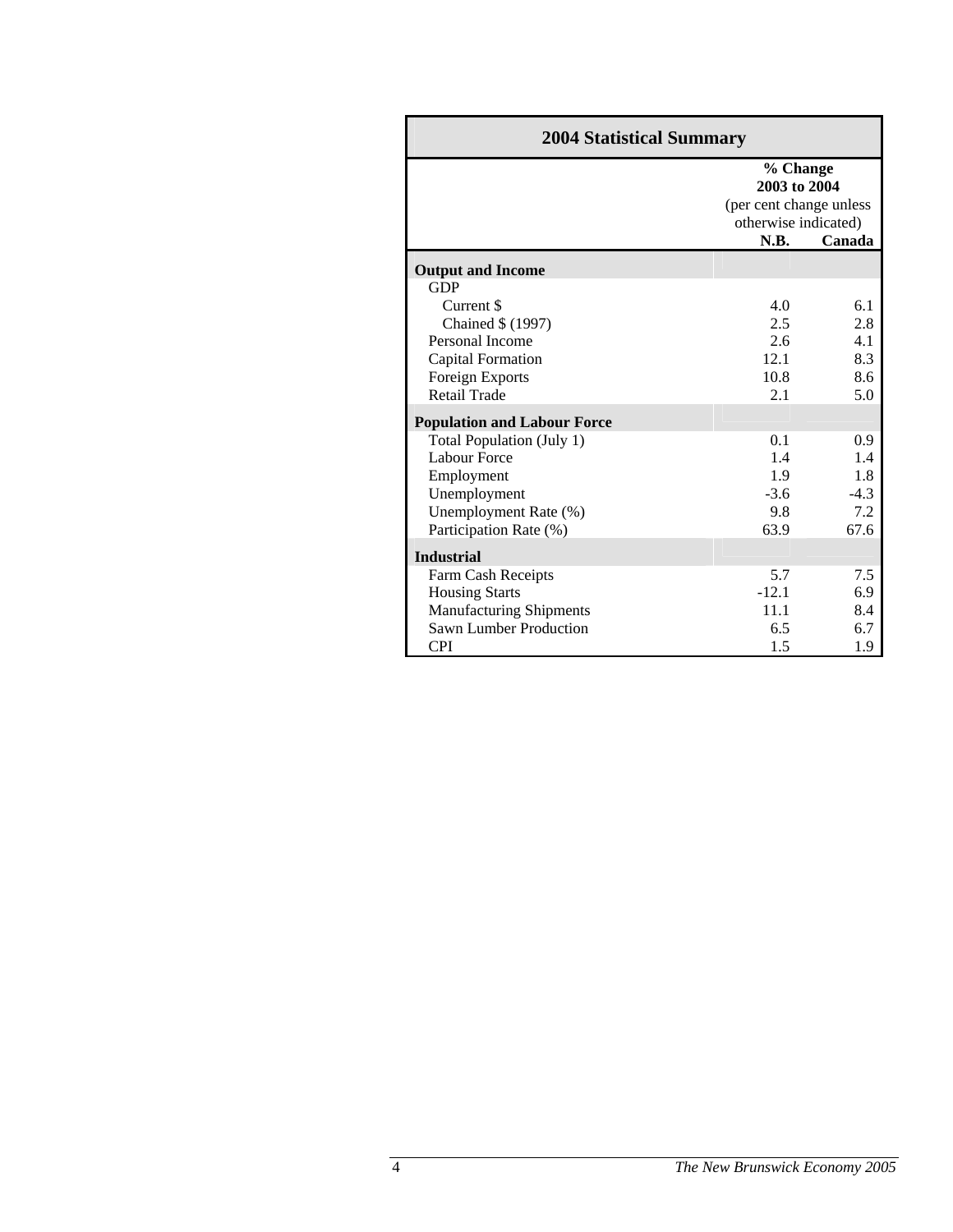# **Overview**

- The North American economies continued their recoveries at a robust pace in 2004. Despite a soaring Canadian dollar and high oil prices, the Canadian economy rebounded from its 2003 slowdown and demonstrated real gross domestic product (GDP) growth of 2.8%. Real growth in the US economy accelerated to 4.4%, strongly encouraged by business investment and consumer spending. New Brunswick turned in a performance similar to the previous year as its economy expanded 2.5%.
- Increases in New Brunswick manufacturing shipments, exports and restaurant receipts surpassed national rates. Capital investment reached an all-time high. Farm cash receipts, retail trade, mineral production and port tonnage also reported favourable advancements.
- Tourism revenue held steady. Consumer inflation slowed significantly from the previous year and fell below the Canadian rate for the first time since 2001. Population growth was little changed from the preceding two years.
- The number of employed in the province surged forward to reach a record high in 2004; both full-time and part-time employment profited from gains. With employment growth exceeding labour force growth, the unemployment rate was pushed down into single-digits, falling to an average of 9.8%. The provincial participation rate achieved an all-time high of 63.9%. Wages and salaries growth continued.
- For 2005, economic growth in North America is expected to slow but remain strong. In New Brunswick, real GDP growth is projected to advance 2.1% as both domestic and external demand soften. Construction activity will provide some stimulus with the continued twinning of the Trans-Canada Highway, the possible construction of the Irving liquefied natural gas terminal and higher provincial government investment. Employment growth in New Brunswick is forecast to moderate, while consumer inflation is expected to remain about the same.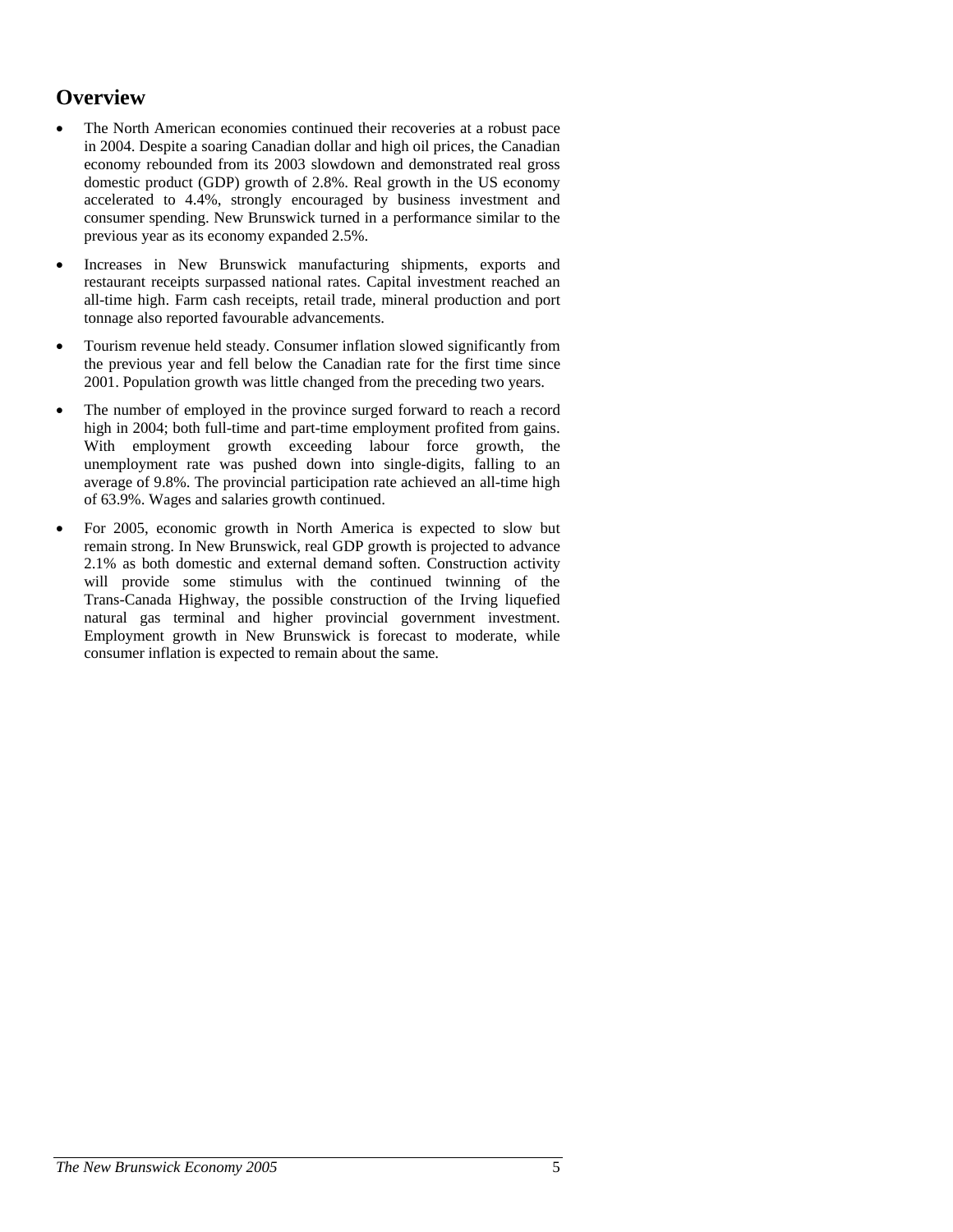

# **International Economy Accelerates Sharply**

The world economy accelerated sharply in 2004. The US and Japan, whose economies grew by 4.4% and 2.6% respectively, continued to outpace Europe. The strong momentum achieved in a number of large countries (notably China, Russia and India) also helped power the global economy. The resumed strength of the world economy, however, was dampened somewhat by a combination of high oil prices and other commodity costs. Persistently high oil prices and the rising euro plagued European exports to North America and China.

#### **US economy shows continued strength**

- The US recovery continued at a robust pace, with growth led by domestic demand. Real GDP increased by 4.4%, compared to 3.0% in 2003. Business investment was the largest contributor, reflecting an upturn in business inventories and in equipment and software. Consumer spending also played a role, with notable accelerations in the purchases of services and nondurable goods.
- The US economy added 2.2 million jobs in 2004, the best growth in the job market since 1999. Retail sales reported the largest annual increase in five years. The unemployment rate fell to 5.5% from 6.0% in 2003.
- Despite the depreciation of the US dollar, the US trade gap widened to \$617.7 billion (US) in 2004 from \$496.5 billion (US) in 2003. Higher oil prices led to the deteriorated trade deficit.
- The Federal Reserve raised its rate to 2.25% over the second half of 2004, in search of a neutral interest rate that would keep inflation at bay without stalling the economic rebound.
- In the financial markets, the Dow Jones Industrial Average rose 3.2%, the S&P 500 Index climbed 9.0% and the NASDAQ Composite Index increased 8.6%. All three indexes were near their highest levels in more than three years.
- Non-farm business unit labour cost growth remained tame in 2004, while productivity improved compared with 2003. The US housing market continued to be strong, buoyed by low mortgage rates. The manufacturing survey of the Institute for Supply Management showed economic activity in the sector expanded in 2004, as did the overall economy.
- Higher energy prices pushed total inflation up modestly in 2004, with US residents paying 2.2% more for their goods and services, following an increase of 2.1% in 2003.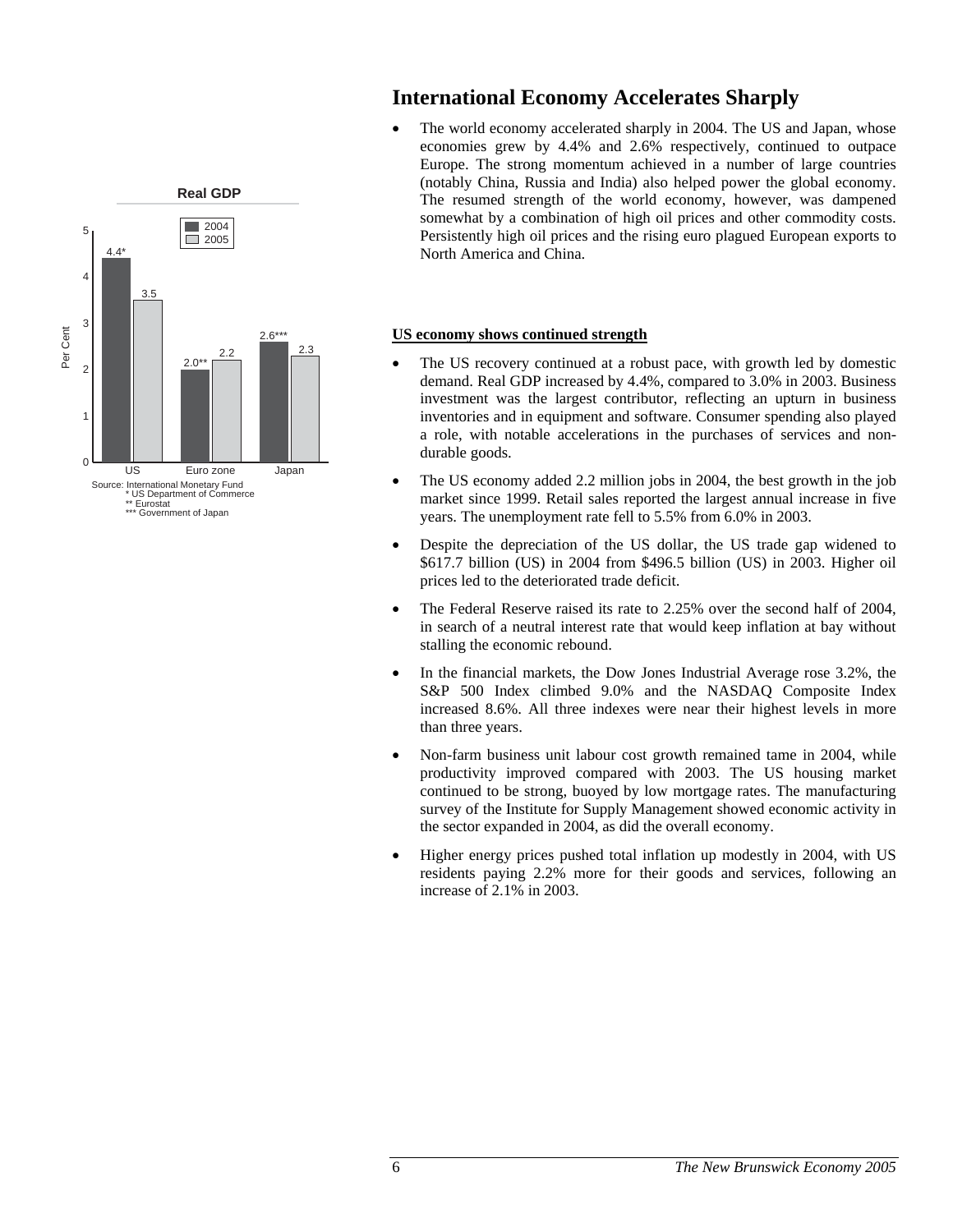#### **Euro zone economy improves**

- The Euro zone economy rebounded in 2004 with estimated growth of 2.0%, the highest annual growth in four years. Fuelled by exports, Germany's economy, the biggest in the zone, posted moderate growth after contracting in 2003. Economic growth in France was solid, driven by strong consumer spending.
- Minimal job creation coupled with a high unemployment rate constrained household income and consumer confidence. In 2004, real private consumption expenditure increased 1.3%. Consumer confidence remained below its long-term average even though it improved in 2004 compared to 2003.
- In spite of the further appreciation of the euro against the US dollar, overall exports were robust and served as the driving force behind the zone's economic growth in 2004. The trade surplus reached a record high, but weakness in exports and imports late in the year reflected the fragility of the zone's economic growth.
- The European Central Bank (ECB) kept interest rates on hold in 2004, though it considered raising its key rate from a historic low of 2.0% once stronger inflationary pressures emerged.

#### **Japanese economy strengthens**

- Despite three consecutive quarterly contractions swayed by slower exports and consumption, the Japanese economy grew by 2.6% in 2004, the strongest rate since 1996. Gains in domestic demand added 1.9 percentage points to real GDP growth.
- An improvement in the business sector led to better employment conditions. The unemployment rate declined, reflecting an increase in the number of employed and a stable labour force.
- Consumer confidence rose in 2004 encouraged by optimism regarding the health of the Japanese economy. Following a deceleration of growth in the latter half of 2004, consumption for the year increased modestly (by about 1.5%), led by higher sales of durable goods.
- The yen gained about 7.3% against the US dollar in 2004. The Bank of Japan official discount rate remains at its September 2001 level of 0.1%.

#### **Global strength to continue**

• Growth for the global economy in 2005 is heavily dependent on the US performance, which is anticipated to continue its robust pace. The International Monetary Fund is calling for global growth of 4.3% in 2005. Economic growth is projected to increase in the US by 3.5%, in the Euro zone by 2.2% and in Japan by 2.3%.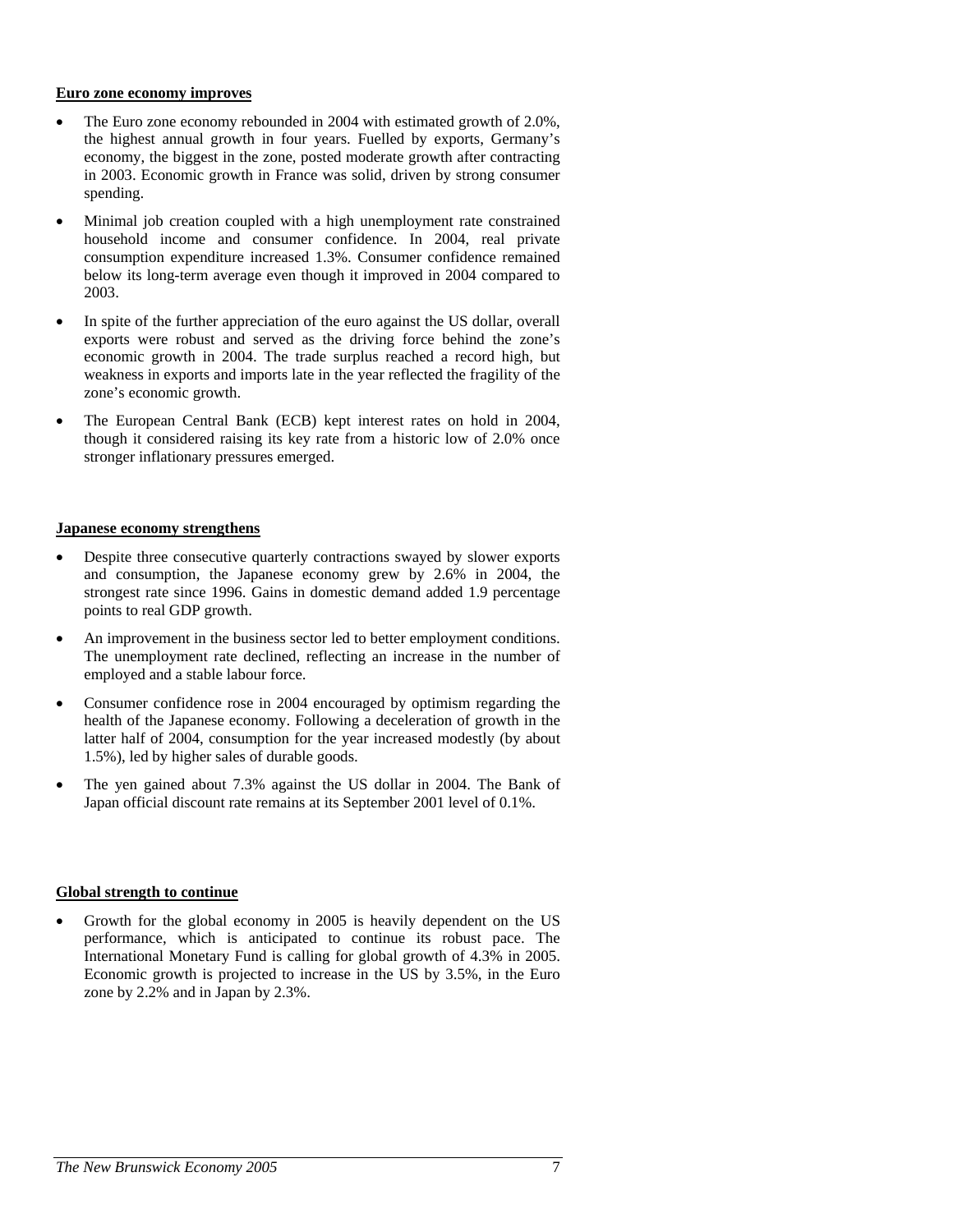

# **Monetary Policy Mixed**

- To keep the Canadian economy near its full potential and inflation close to target, the Bank of Canada lowered its target overnight rate twice by 25 basis points in March and April of 2004, to reach a level of 2.0%.
- The Bank of Canada, which initially feared strong growth would trigger inflation, raised its target rate in both September and October, to reach 2.5%. But at the December 7 setting, the Bank left its benchmark overnight interest rate unchanged as evidence mounted that the rising dollar was hurting the economy.
- Concerned about the rising dollar and its dampening effect on aggregate demand for Canadian goods and services, the Bank of Canada is expected to stand pat on interest rates until the second half of 2005. Core inflation is expected to remain within the Bank's target range of 1% to 3% in both 2004 and 2005.
- The Canadian dollar ended 2004 at 83.19 cents (US), up 7.7% against the US currency. None of the major currencies fell against the US dollar in 2004, with the euro up 10.0%, the Japanese yen up 7.3% and the British pound up 12.2%.
- Since June 2004, the US Federal Reserve raised its target rate six times in a row, to 2.5% as of February 2, 2005, from a 45-year low of 1.0%. It is expected they will keep boosting the Federal Funds rate during 2005. More aggressive tightening will eventually put the Canadian dollar on a downward trend over the second half of 2005.
- The Bank of England and the European Central Bank are expected to hold rates steady in a bid to stimulate growth and cool their heated currencies.

| <b>Canada Economic Indicators</b><br><b>Growth Rates, 2003 to 2005</b> |      |                          |                   |  |  |  |  |
|------------------------------------------------------------------------|------|--------------------------|-------------------|--|--|--|--|
|                                                                        | 2003 | 2004                     | 2005 <sup>1</sup> |  |  |  |  |
|                                                                        |      | (per cent change unless) |                   |  |  |  |  |
|                                                                        |      | otherwise indicated)     |                   |  |  |  |  |
| Gross Domestic Product (GDP)                                           | 5.3  | 6.1                      | 4.7               |  |  |  |  |
| GDP (real)                                                             | 2.0  | 2.8                      | 2.9               |  |  |  |  |
| Employment                                                             | 2.3  | 1.8                      | 1.4               |  |  |  |  |
| Unemployment Rate (%)                                                  | 7.6  | 7.2                      | 7.1               |  |  |  |  |
| <b>CPI</b>                                                             | 2.8  | 1.9                      | 1.9               |  |  |  |  |
|                                                                        |      |                          |                   |  |  |  |  |
| Projections – Private Sector Consensus                                 |      |                          |                   |  |  |  |  |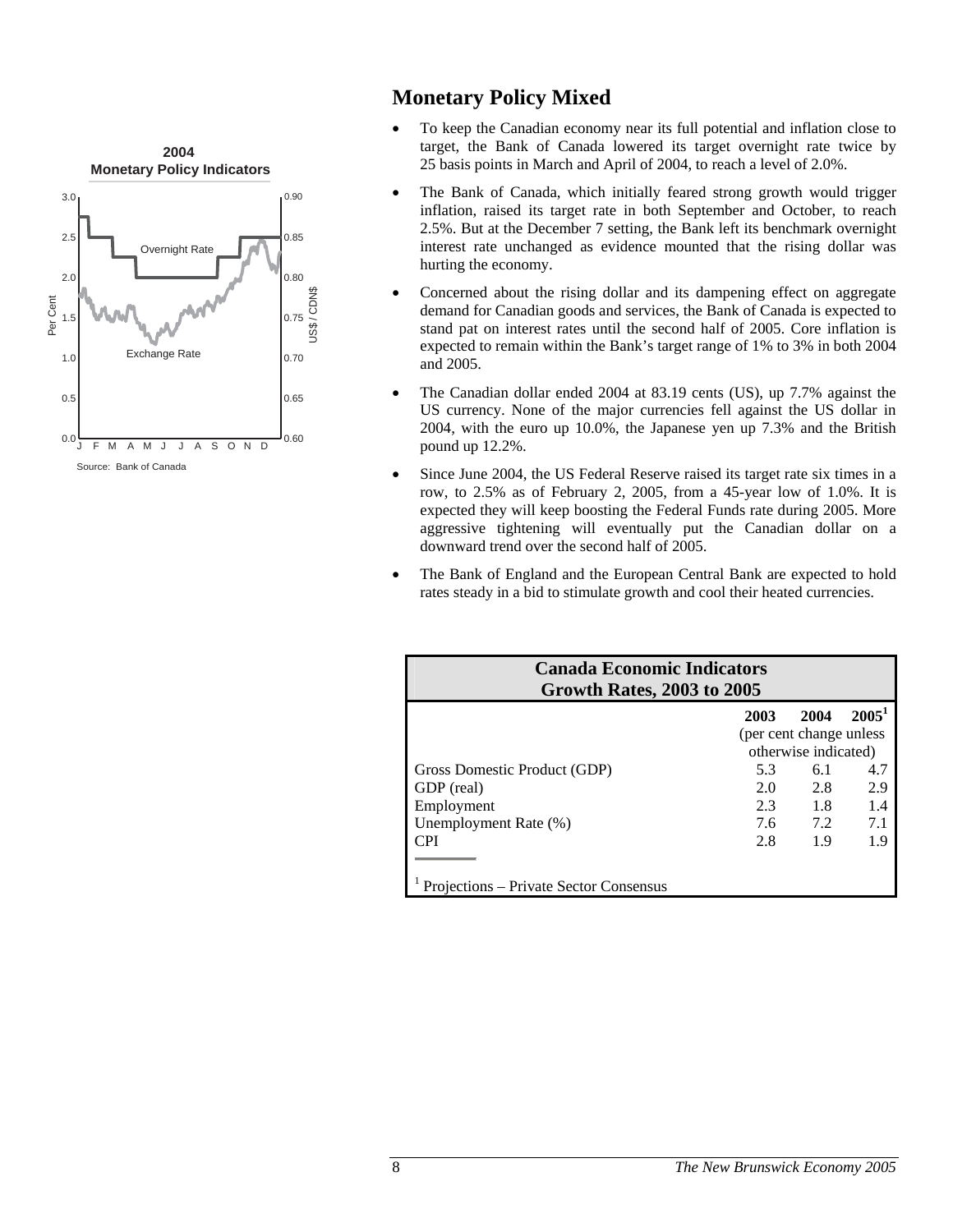# **Canadian Economy GDP Growth Rebounds in 2004**

- The Canadian economy rebounded strongly from the slowdown of 2003, shrugging off a soaring Canadian dollar in 2004 while making the best of high oil prices. Real GDP advanced 2.8% in 2004, an acceleration from the 2.0% growth in the previous year.
- Following a gradual start, employment picked up momentum in the second quarter of 2004 and over the last four months of the year. Overall, employment grew by 1.8% (+284,600), somewhat weaker than a year earlier. The proportion of the employed working-age population edged up to 62.7% from 62.4% in 2003, while the unemployment rate averaged 7.2%, down from 7.6% in 2003.
- The further appreciation of the Canadian dollar dampened exports, production and job creation among manufacturers. The higher exchange rate, combined with high energy and other commodity prices, caused economic momentum to shift from central to western Canada, with Alberta and British Columbia posting the strongest performances.
- Retail sales were up 5.0% in 2004, compared to 3.8% in 2003. Vehicle sales slumped to their lowest level since 1999, dragged down by the high cost of gasoline and insurance, and by consumer resistance to rebates and other incentives.
- The housing market continued to strengthen in 2004. The growing labour market and continued low mortgage rates helped to push housing starts to their highest level in 17 years, a healthy 6.9% rise from 2003.
- In the financial markets, the TSX/S&P Composite Index increased 12.5% in 2004, driven by a surge in prices of natural resources along with strong performances from key financial services and information technology sectors. The Canadian index outperformed its main US counterparts.
- The turbulence from the previous year lingered into 2004, with the US border remaining closed to live cattle exports, costing that sector about \$5 billion. Canada's protracted dispute with the US over softwood lumber continued to threaten the industry.
- Canada's trade sector held up well during the first half of 2004, but lost steam in the third quarter when the dollar surpassed 80 cents (US). The adjustment to a higher dollar will hold back growth in 2005 and continue into 2006, although the impact will be less intense next year.

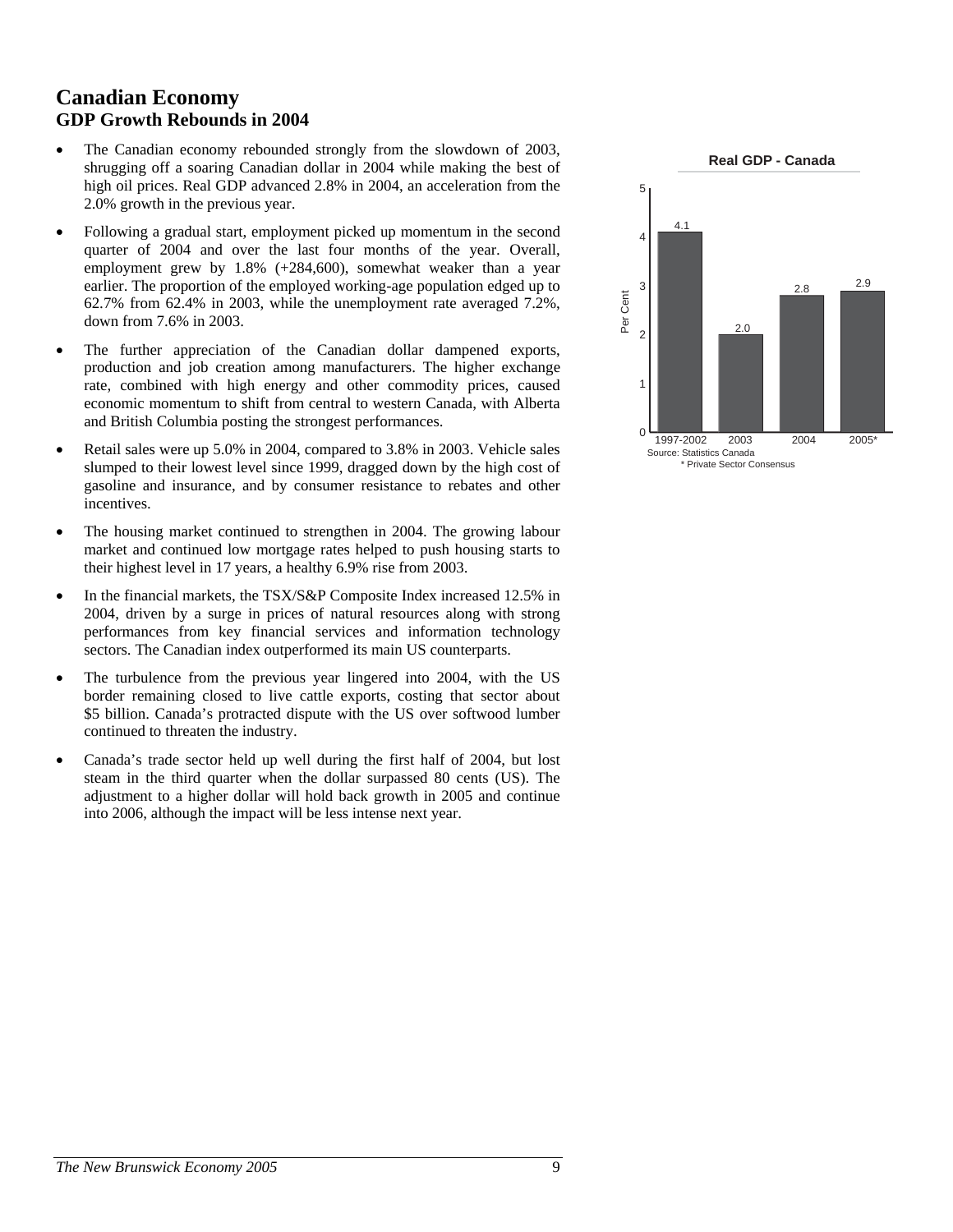#### **GDP Growth to be Stronger in 2005**

- The Canadian economy should see marginally stronger growth in 2005, fuelled largely by robust business investment in machinery and equipment. Moderate gains in consumer spending and healthy increases in government spending will also factor in to the performance.
- Employment for 2005 is expected to grow at a slower pace than in 2004 and the unemployment rate is anticipated to fall modestly. Rising personal income and still-low interest rates will continue to bolster consumer spending throughout 2005.
- The Canadian dollar is expected to remain above 80 cents (US) in 2005 because of the weakness in the US dollar and high commodity prices. With the dollar at elevated levels, trade is expected to act as a drag on growth.
- Private sector forecasters expect Canada will see growth averaging 2.9% in 2005 with top performances from Alberta, British Columbia and Saskatchewan. However, the latest case of BSE discovered in Alberta and the continued closure of the US border to Canadian beef might have a dampening effect.

| <b>New Brunswick Economic Indicators</b><br><b>Growth Rates, 2001 to 2005</b> |               |                                   |               |      |          |  |
|-------------------------------------------------------------------------------|---------------|-----------------------------------|---------------|------|----------|--|
|                                                                               | 2001          | 2002                              | 2003          | 2004 | $2005^1$ |  |
|                                                                               |               | (per cent change unless otherwise |               |      |          |  |
|                                                                               |               |                                   | indicated)    |      |          |  |
|                                                                               |               |                                   |               |      |          |  |
| <b>Economic Accounts</b>                                                      |               |                                   |               |      |          |  |
| Gross Domestic Product (GDP)                                                  | 3.0           | 2.3                               | 6.1           | 4.0  | 3.3      |  |
| Personal Expenditures                                                         | 2.6           | 4.9                               | 3.9           | 3.0  | 3.4      |  |
| <b>Government Current Expenditures</b>                                        | 2.8           | 5.3                               | 7.2           | 3.4  | 3.8      |  |
| Capital Formation                                                             | $-14.5$       | 3.4                               | 13.1          | 12.1 | 7.5      |  |
| GDP (real)                                                                    | 1.3           | 4.8                               | 2.5           | 2.5  | 2.1      |  |
| <b>Income</b>                                                                 |               |                                   |               |      |          |  |
| Personal Income                                                               | 2.4           | 2.2                               | 3.0           | 2.6  | 3.3      |  |
| Labour Income                                                                 | $0.5^{\circ}$ | 4.2                               | $4.5^{\circ}$ | 1.8  | 3.8      |  |
| <b>Corporate Profits Before Taxes</b>                                         | 3.1           | $-0.8$                            | 10.5          | 14.9 | 0.1      |  |
| <b>Population and Labour Market</b>                                           |               |                                   |               |      |          |  |
| Population, Total <sup>2</sup>                                                | $-0.1$        | 0.1                               | 0.1           | 0.1  | 0.0      |  |
| Labour Force                                                                  | 1.0           | 2.7                               | 0.3           | 1.4  | 0.9      |  |
| Employment                                                                    | $-0.2$        | 3.7                               | 0.3           | 1.9  | 0.7      |  |
| Unemployment Rate (%)                                                         | 11.1          | 10.2                              | 10.3          | 9.8  | 10.0     |  |
| Participation Rate (%)                                                        | 62.0          | 63.4                              | 63.3          | 63.9 | 64.2     |  |
| <b>Other</b>                                                                  |               |                                   |               |      |          |  |
| <b>CPI</b>                                                                    | 1.7           | 3.4                               | 3.4           | 1.5  | 1.2      |  |
|                                                                               |               |                                   |               |      |          |  |
| Projections - NB Finance                                                      |               |                                   |               |      |          |  |
| $2$ As of July 1                                                              |               |                                   |               |      |          |  |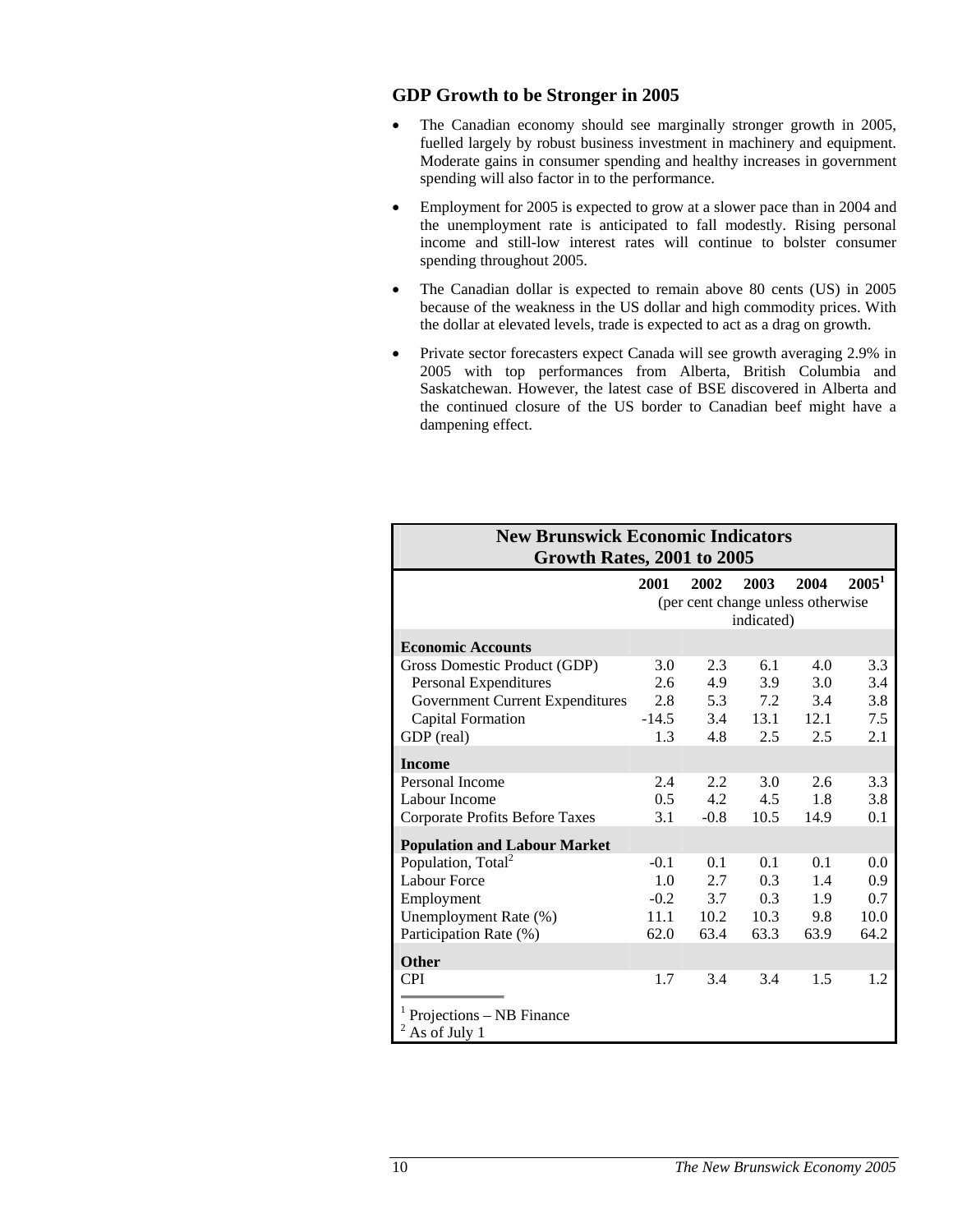# **New Brunswick Economy GDP Growth Similar in 2004**

- A number of indicators point to a good performance by the New Brunswick economy in 2004. Employment growth was stronger than what was anticipated a year ago, increasing by 6,600 jobs or 1.9%. Much of the growth was concentrated in the health care and education industries, which added a combined 5,700 jobs to the economy. The average unemployment rate fell to 9.8%.
- Investment was again one of the main drivers of growth in 2004, with increased capital spending from governments, the residential sector and the business non-residential sector. Higher investment in the residential sector was due to increased spending on renovations, which surged by more than 24%, and was more than sufficient to offset a decline in the construction of new dwellings. In the business non-residential sector, higher investment was driven largely by the utilities industry along with significant input from the manufacturing and the finance and insurance industries. Capital spending in 2004 reached \$4.3 billion, the highest level on record.
- Strong global demand for commodities that contribute significantly to the provincial economy resulted in increased prices in US dollars, providing some relief to foreign exporters dealing with a higher Canadian dollar; prices for lumber, pulp, newsprint, metal and energy products registered increases in 2004.
- Foreign exports of commodities were up 10.8% in 2004 and showed widespread increases. Growth was especially strong in exports of refined petroleum products, wood products, machinery and equipment, industrial goods and consumer goods.
- Labour income rose 1.8% in 2004, a more modest performance than in recent years, while personal income grew an estimated 2.6%. These results were reflected in retail sales, which rose 2.1% for the year, but were weakened by a decline in the sales of new motor vehicles, the fourth in the past five years.
- In view of these developments, the Department of Finance estimates the province's real GDP increased by 2.5% in 2004. Private sector forecasters estimate the economy expanded at a pace in the 1.2% to 2.8% range, with an average of 2.3%.

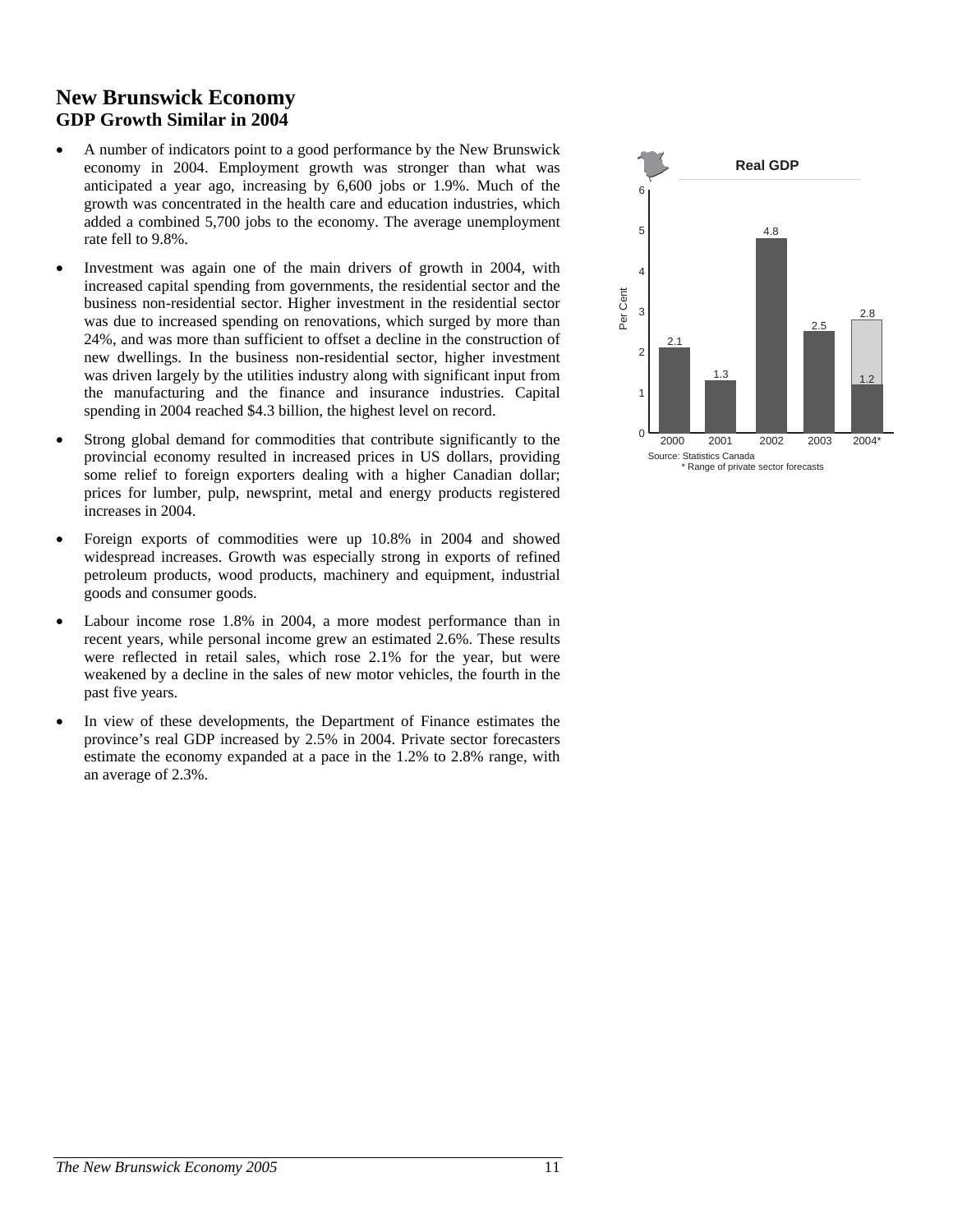

# **GDP Growth to Moderate in 2005**

- Economic growth in 2005 should moderate, as both foreign and domestic demand are expected to soften. Weaker external demand coupled with the high Canadian dollar will put pressure on the provincial manufacturing sector, especially exporters to foreign markets. Prices for most commodities are expected to decline with pulp, paper, lumber and energy at risk of returning some of the gains realized in 2004. Domestic demand is expected to hold the course, supported by higher investment from the business and government sectors.
- Business non-residential investment is expected to show robust growth in 2005 with the possible commencement of the Irving liquefied natural gas terminal in Saint John and higher investment in the manufacturing and transportation industries. These positive developments will offset the decline from the completion of the Coleson Cove project. Higher government investment from the Province in 2005 will also contribute to the overall increase in capital spending.
- In the residential sector, a decline in housing starts is expected. Both the housing resale market and renovation activity are expected to remain strong thanks to low interest rates. However, the pace of growth in each is anticipated to slow, resulting in a small increase in overall residential investment.
- The closure of the Parsons & Whittemore pulp mill in Nackawic and the UPM-Kymmene pulp production operation at the Miramichi paper mill will negatively impact the province's economy in 2005; the paper manufacturing industry and the closely related forestry and transportation sectors will be most affected.
- While employment growth is expected in 2005, it is anticipated to be more modest than in 2004. The unemployment rate will be little changed from the previous year. As a result, the Department of Finance is forecasting real GDP growth of 2.1% for 2005, while private sector forecasters are expecting the New Brunswick economy to expand between 1.7% and 2.5%, with an average growth rate of 2.3%.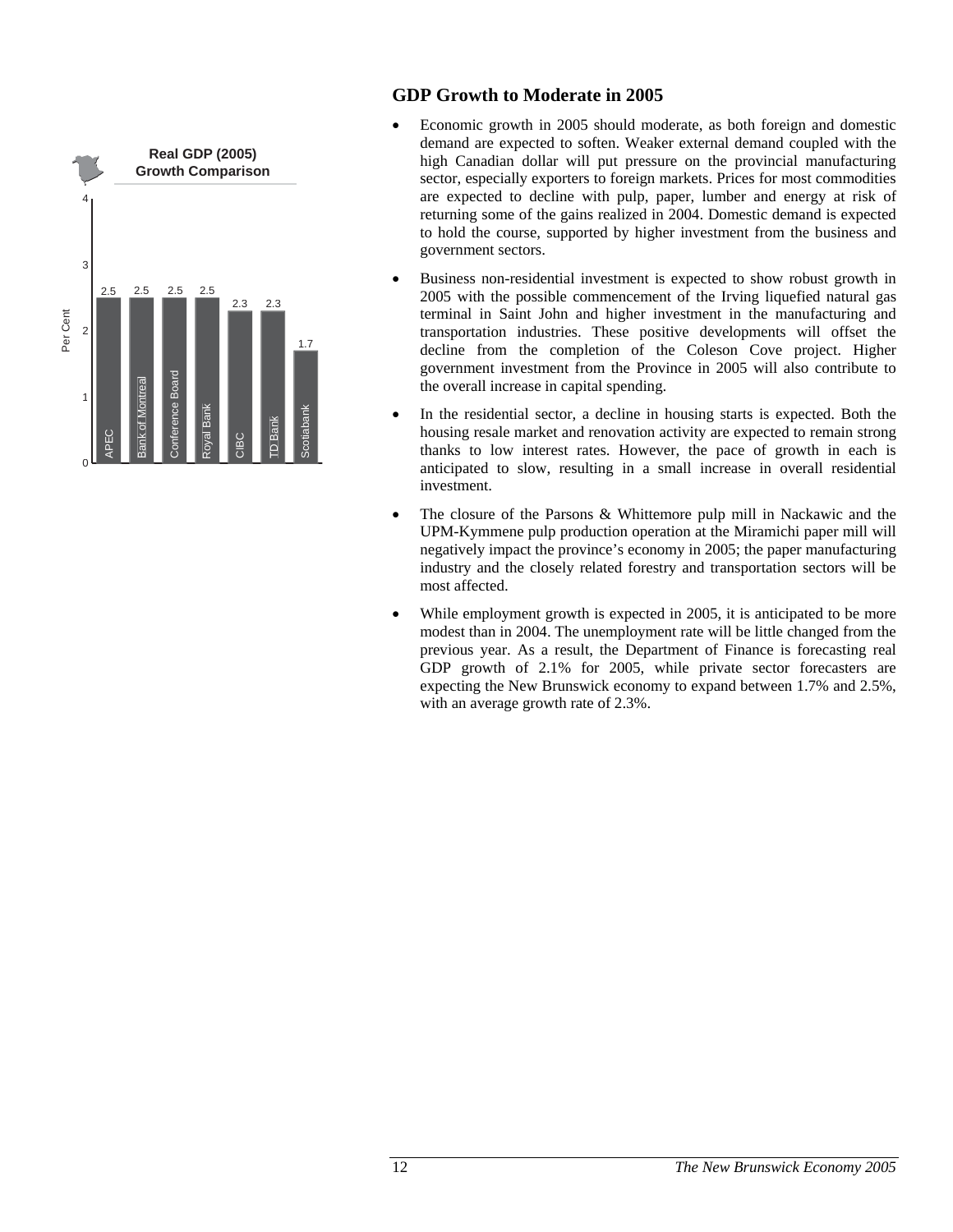#### **Population Little Changed**

- For the third year in a row, New Brunswick's population has shown slight growth. As of July 1, 2004, the provincial population was estimated at 751,384, a 0.1% rise from July 1, 2003. This rate lagged far behind the Canadian rate of 0.9%.
- Between July 1, 2003 and June 30, 2004, New Brunswick's growth was estimated at 488 people. Interprovincial migration for the year showed that people leaving New Brunswick for other parts of Canada exceeded those coming to the province by 691, an improvement from the net outflow estimated the previous year (-843).
- With immigration increasing from the previous year, and the number of net non-permanent residents in the province remaining strong, net international migration was pushed up for a ninth consecutive year (+628).
- A jump in the number of deaths in the province (which were up 204 from the previous year), along with 79 fewer births, resulted in the natural increase falling to its lowest level ever (+551). The number of births dropped to 6,927 while the number of deaths rose to 6,376.
- The New Brunswick population is expected to show little change in 2005.



Source: Statistics Canada

#### **Population Aging**

- New Brunswick's population continues to age. The median age reached 39.8 years in 2004, 1.5 years older than the national average of 38.3 years. Females outnumbered their male counterparts and maintained a slightly larger share of the total population (50.6% vs. 49.4%).
- The proportion of the population in the younger age groups continued to fall, declining to 16.5% for children 0-14 years and 13.3% for youth aged 15-24 years. Young adults 25-34 years also exhibited a decreasing share, falling to 13.2%.
- Impacted by the youngest baby boomers (baby boomers are those born between 1947 and 1966), persons aged 35-49 years dominate the demographic landscape. While growth of this age group has slowed over the last few years, they still represent almost one-quarter of the total provincial population (24.2%).
- The baby boom generation is also aging. The oldest boomers are now entering the second half of their fifties and are significantly shaping the pre-seniors group. This group, containing persons aged 50-64 years, increased its share to 19.1% in 2004.
- The 65-and-older age group included more than 100,000 people in 2004 and represented 13.7% of the province's population. Just under 75,000 were young seniors (65-79 years of age) who comprised 9.9% of the total population, while older seniors (80 years and over) numbered almost 29,000 and made up 3.8% of the provincial population.

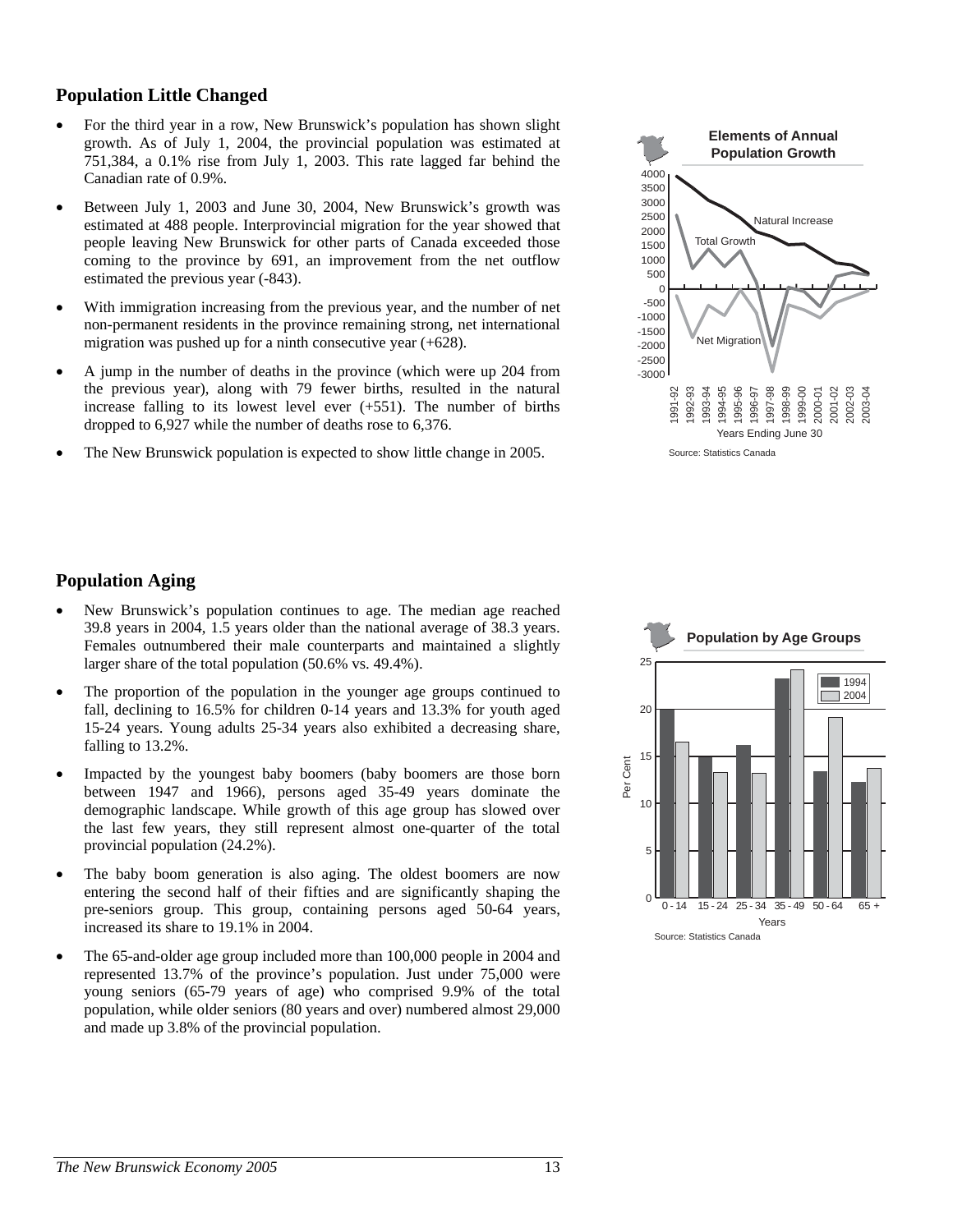



Source: Statistics Canada

#### **Employment Reaches Record Level**

- Following a modest performance the previous year, employment in New Brunswick surged forward to reach a record high of 350,400 in 2004. Overall, employment gains totalled 6,600 (+1.9%) for the year, significantly higher than the 0.3% growth in 2003. Nationally, employment growth slowed to 1.8%, down from the previous year's increase of 2.3%.
- The proportion of New Brunswick's working-age population holding a job climbed to an all-time high of 57.7% in 2004. Employment increased for both men and women (up 1.4% and 2.5% respectively), with women enjoying stronger job growth. Full-time employment, which accounts for 84% of all jobs in the province, registered an overall gain of 4,500 (+1.6%), three times the previous year's growth. Part-time employment reported an increase of 2,100 (+3.9%).
- Two of the major age groups registered employment gains from 2003. Working youths 20-24 years of age and older adults aged 45-64 years, saw increases of 1,700 and 7,100 respectively. While persons aged 15-19 suffered job losses in 2004, all were in part-time work. Conversely, persons 25-44 years of age lost full-time jobs.
- New Brunswick's participation rate, which measures the share of the working-age population in the labour market, achieved an all-time high of 63.9%, up from last year's average of 63.3%. A record high was also realized nationally, with Canada's participation rate peaking at 67.6%.
- Employment growth in 2005 is anticipated to slow.

## **Service Sector Bounces Back**

- The majority of New Brunswick's employment gains in 2004 occurred in the service sector, which rebounded from losses experienced the previous year and saw employment rise by 4,100. Job growth in the goods producing sector remained strong, with employment increasing by 2,400.
- Employment increases were apparent in seven of the 11 service industries. Health care and social assistance, and educational services were pillars of job strength, adding 3,000 and 2,700 jobs respectively to the economy. Transportation and warehousing contributed a healthy 1,300-gain. Increases were also registered in other services (+700), trade (+300), professional, scientific and technical services (+200) and business, building and other support services  $(+100)$ . Job losses of 1,200 each were suffered in public administration and the finance, insurance, real estate and leasing industry. Declines were also evident in information, culture and recreation (-900) and accommodation and food services (-600).
- Manufacturing continued to be the main engine of growth among the five goods producing industries and was responsible for three-quarters (+1,800) of the job gains in this sector. Agriculture  $(+1,000)$  and natural resources (+400) also helped push employment up. Employment in construction was unchanged while utilities shouldered a decline of 800.
- In 2004, the service sector employed 268,000 people and the goods producing sector 82,300.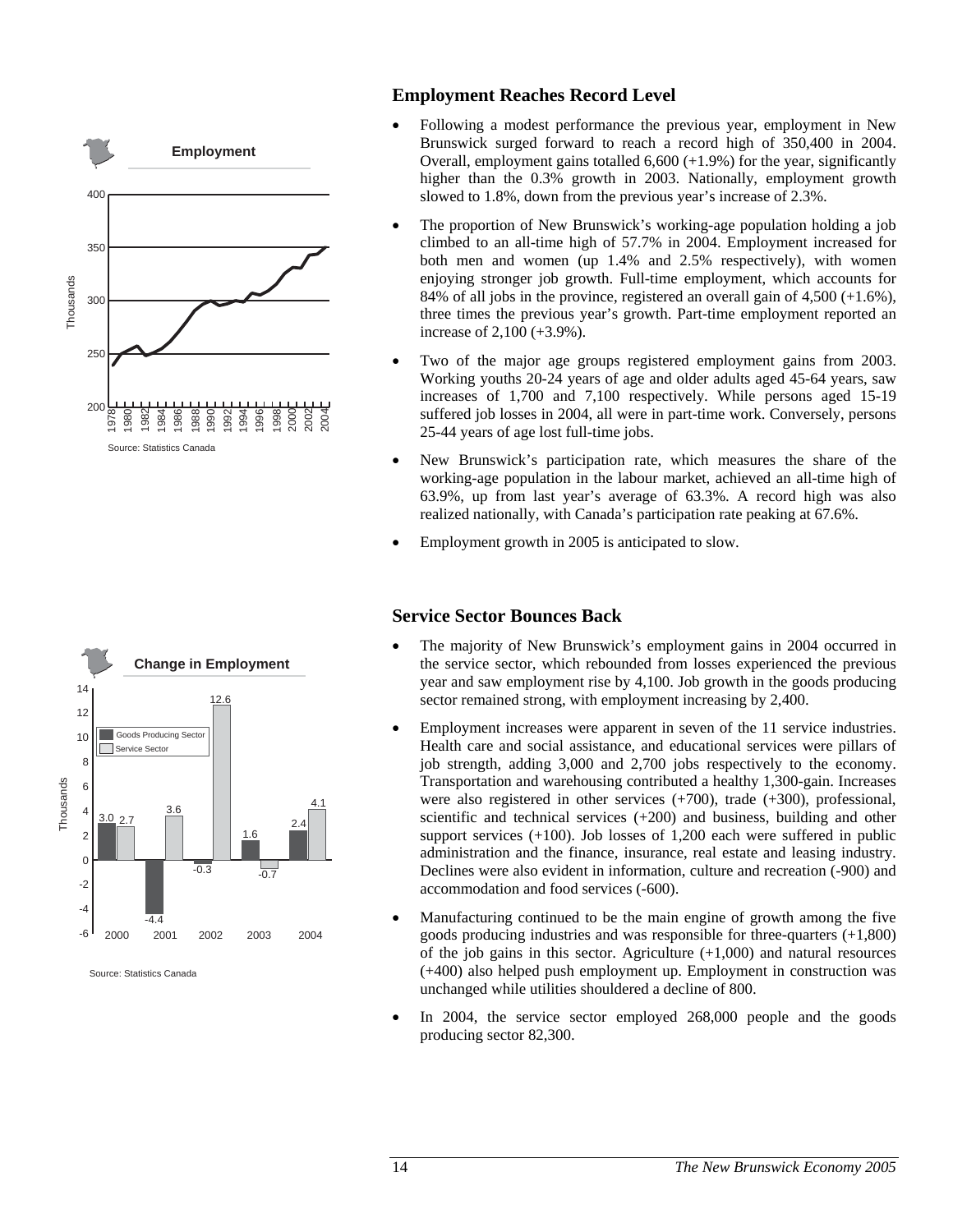#### **Unemployment Rate Falls Below 10%**

- With employment growth outpacing labour force growth, New Brunswick's unemployment rate dipped into single-digits, falling to 9.8% in 2004 from 10.3% the previous year. Nationally, the jobless rate averaged 7.2%, down from 7.6% in 2003.
- The number of unemployed in the province stood at 37,900, down 1,400 or 3.6% from last year. Unemployed males saw their level fall to 22,700 (-8.5%) while the number of unemployed females climbed to 15,300 (+5.5%). Nationally, there were 55,000 fewer Canadians unemployed than in 2003, a 4.3% decline.
- The provincial unemployment rate for women has been consistently lower than that of men for more than 20 years. In 2004, the female unemployment rate was 8.2%, a slight deterioration from the previous year, but still below the rate for men. At 11.2%, the unemployment rate for men was a considerable improvement from the 12.3% registered in 2003.
- Most age groups reported improvements in their unemployment rates, with young adults 20-24 years of age experiencing the largest drop.
- Little change in the unemployment rate is anticipated for 2005.



#### **Four of Five Regions Report Employment Growth**

- Four of five regions in the province posted employment increases in 2004, ranging from 800 in Fredericton-Oromocto to 3,300 in Campbellton-Miramichi. The Edmundston-Woodstock region was the only area to experience a decline in employment, down 300 jobs.
- Campbellton-Miramichi boasted the highest employment growth, which served to push its unemployment rate down a full percentage point. Nevertheless, the rate remained highest among the regions at 15.6%. Moncton-Richibucto and Saint John-St. Stephen both registered improvements in their rates, with the latter posting the largest drop. The unemployment rates in Fredericton-Oromocto and Edmundston-Woodstock deteriorated from the previous year, but both still fell below 9.0%.
- Labour force participation rose in three of the five regions. Campbellton-Miramichi, with the lowest participation rate among the regions, exhibited the largest increase (rising 2.6 percentage points to 57.5%). The Saint John-St. Stephen and Edmundston-Woodstock areas saw their participation rates decline to 64.0% and 63.0% respectively.

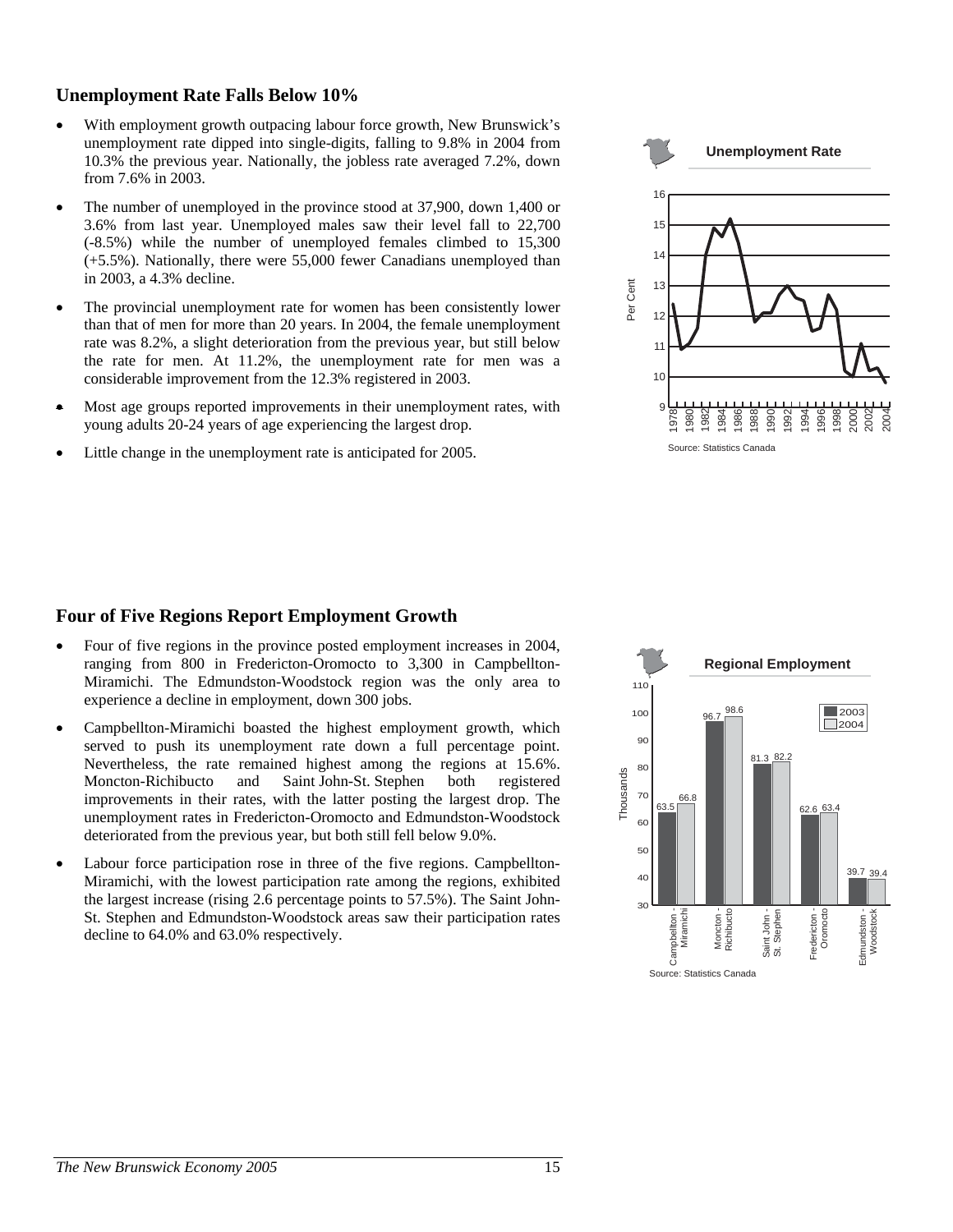

# **Inflation Curbed**

- The consumer price index (CPI) for New Brunswick rose 1.5% in 2004, the second smallest rise among the provinces.
- New Brunswick's inflation rate in 2004 was significantly below the 3.4% rise registered in the previous two years, and the smallest annual increase recorded since 1998. The provincial rate fell below the national rate (which averaged 1.9% for the year) for the first time since 2001.
- Consumer prices in the province rose in six of the eight major components of the CPI. Four components registered growth above the provincial increase. Following double-digit growth in the last three years, prices for alcoholic beverages and tobacco products stabilized, rising 2.3%. Along with shelter costs (+2.3%), these two groups exerted the strongest upward pressure on the index. Food  $(+2.2%)$  and transportation  $(+1.7%)$  also pushed the index up. Lower prices were evident for clothing and footwear (-0.9%), which fell for the third consecutive year, as well as for household operations and furnishings (-0.1%).
- In 2005, the increase in New Brunswick's CPI is expected to be comparable to the 2004 rate.



# **Wages and Salaries Growth Slows**

- In 2004, New Brunswick wages and salaries were up 1.6% from 2003. The national increase was 3.9%.
- Growth was higher for the service sector  $(+2.0\%)$  than the goods producing sector (+0.8%) for the province.
- Twelve of the 15 major industry categories reported increases with gains of more than 5% in construction  $(+5.8\%)$ , utilities  $(+5.5\%)$ , finance, real estate and company management  $(+5.2\%)$  and mining and oil and gas extraction (+5.2%). Declines were registered in information and cultural industries (-5.7%), manufacturing (-2.7%) and agriculture, forestry, fishing and hunting (-1.4%).
- More than 60% of wages and salaries are captured in the categories of professional and personal services industries (14.0%), trade (12.5%), manufacturing (11.9%), public administration (11.4%) and health care and social assistance (11.2%).
- Average weekly earnings in 2004 ranged from \$276.80 in accommodation and food services, to \$460.54 in retail trade, to \$610.75 in health care and social assistance, to \$729.43 in manufacturing, to \$839.12 in professional, scientific and technical services. Overall average weekly earnings advanced 3.0% to \$643.26, representing almost 92% of the national average of \$700.88.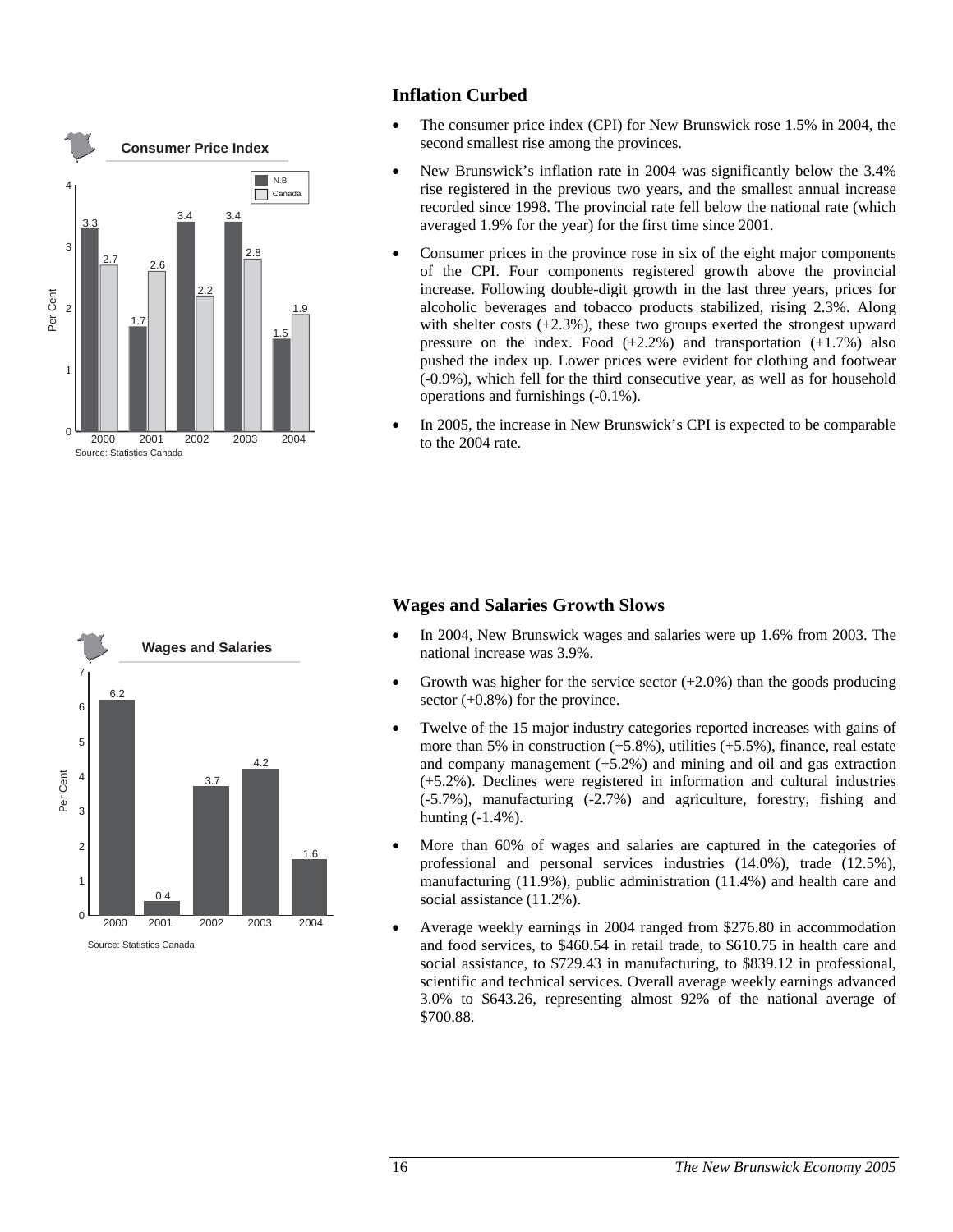#### **Manufacturing Shipments Jump**

- The value of shipments from New Brunswick manufacturers rose to \$14.3 billion in 2004, an 11.1% increase over 2003 and well above the national increase of 8.4%. The provincial total was a reflection of higher shipments from the wood, paper and food sectors, combined with a jump in shipments from the residual<sup>1</sup> component.
- Employment in the manufacturing sector averaged 41,700 in 2004, a 4.5% increase over 2003. Higher employment was reported in petroleum and coal products, furniture, paper and primary metal industries; lower employment was evident in the fabricated metal, food and printing industries. The manufacturing sector represents over 15% of provincial GDP.
- All wood products industries reported higher shipments in 2004. Paper industries showed mixed results, with shipments from pulp mills and paperboard mills increasing and shipments from paper mills and converted paper mills decreasing.
- Connors Bros. of Blacks Harbour became the largest branded seafood company in North America under a \$385-million (US) merger deal with Bumble Bee Holdings of San Diego, owners of the Clover Leaf canned tuna brand.



#### **Paper Products Show Mixed Results**

- In 2004, manufacturing shipments of paper and allied products rose to \$2,167.5 million, a 4.0% increase over 2003. Pulp mills (+3.7%) and paperboard mills (+38.9%) saw shipments increase during that period, while paper mills (-2.5%) and converted paper mills (-8.6%) saw shipments decline.
- Employment in the paper manufacturing industry in 2004 increased by 400, to 6,100. The industry represents about 4% of total provincial GDP.
- In September, the Parsons & Whittemore St. Anne-Nackawic pulp mill went into receivership, putting the plant's 400 employees out of work. The pulp production facility at the UPM-Kymmene paper mill in Miramichi shut down in December, also affecting about 400 employees, following a decision to purchase the pulp rather than produce it. In November, Nexfor Fraser Papers announced 42 layoffs at its pulp mill in Edmundston and another 36 at its paper mill in Madawaska, Maine.
- North American market conditions continued to improve in 2004 as newsprint prices in US dollars increased by approximately 9% while pulp prices rose a stronger 16% (Source: Bank of Montreal Commodity Price Report). However, the appreciation of the Canadian dollar took back some of these gains.



 $\overline{a}$ 

<sup>1</sup> The residual component comprises diverse small plants as well as large producers such as the Irving Oil refinery and Brunswick Mining and Smelting.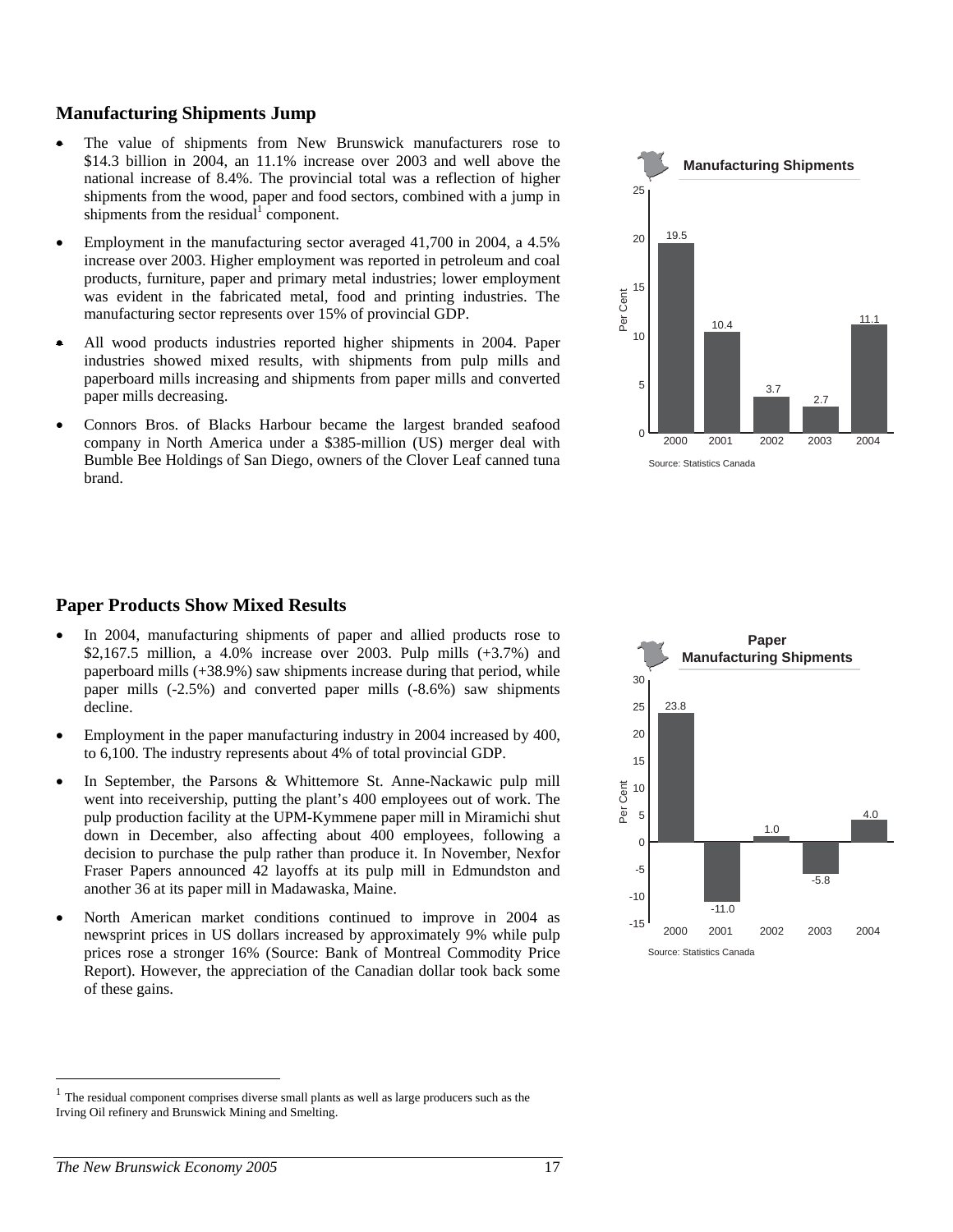

## **Wood Products Still Healthy**

- Manufacturing shipments from the wood products industry totalled \$1,940.3 million in 2004, a 15.2% increase over 2003. Production of sawn lumber rose 6.5% over 2003, to 4.0 million cubic metres.
- Wood product industries represent approximately 3% of New Brunswick's GDP; forestry and logging and related activities represent a little more than 2%. The number employed in the former industry decreased to 7,500 in 2004, while the number employed in the latter declined to 5,600.
- Lumber prices (in US dollars) for structural panels and framing lumber made healthy gains in 2004 due to strong demand for residential construction activity and spending on renovations and remodeling. Housing starts rose by 6.9% in Canada and by 5.7% in the US.
- Canada is continuing its two-track approach to the softwood lumber dispute: litigation and negotiation. Litigation continues before both the World Trade Organization (WTO) and the North American Free Trade Agreement (NAFTA) panels. In December, the US Department of Commerce lowered anti-dumping duties to about 3.7% and countervailing duties, from which Atlantic Canada softwood exporters are exempt, to 17.2%. In November, the US requested that an Extraordinary Challenge Committee be established to review the panel's actions in the NAFTA injury case. On the negotiations side, Canada and the US continue to engage "on and off" in an attempt to reach a mutually agreeable settlement to the dispute.

# **Export Growth Robust**

- In 2004, the value of foreign exports of goods originating from New Brunswick increased 10.8%. Aside from agriculture and fishing products, strong export growth was reported in all other commodity groups.
- Part of the overall increase can be attributed to higher prices for refined petroleum products, as energy exports rose 15.4%. Higher exports of forestry products (+8.2%) were due to increased exports of wood products (+29.4%), while exports of pulp and paper products both registered declines. Increased exports of industrial goods, machinery and equipment, and consumer goods also contributed to the total growth.
- Lower exports of agriculture and fishing products resulted from declines for a number of commodities, particularly potatoes (-24.3%), swine (-83.2%) and lobster  $(-6.1\%)$ . In contrast, foreign exports of shrimp  $(+21.2\%)$ , salmon (+9.4%) and crab (+43.4%) appreciated quite substantially.
- Energy products (47.4%), forestry products (23.3%) and agriculture and fishing products (13.6%) represent over 84% of the province's foreign exports.
- Almost 90% of the province's foreign exports are destined to the US markets. Japan and Belgium are next in importance, receiving 1.4% and 0.9% respectively.

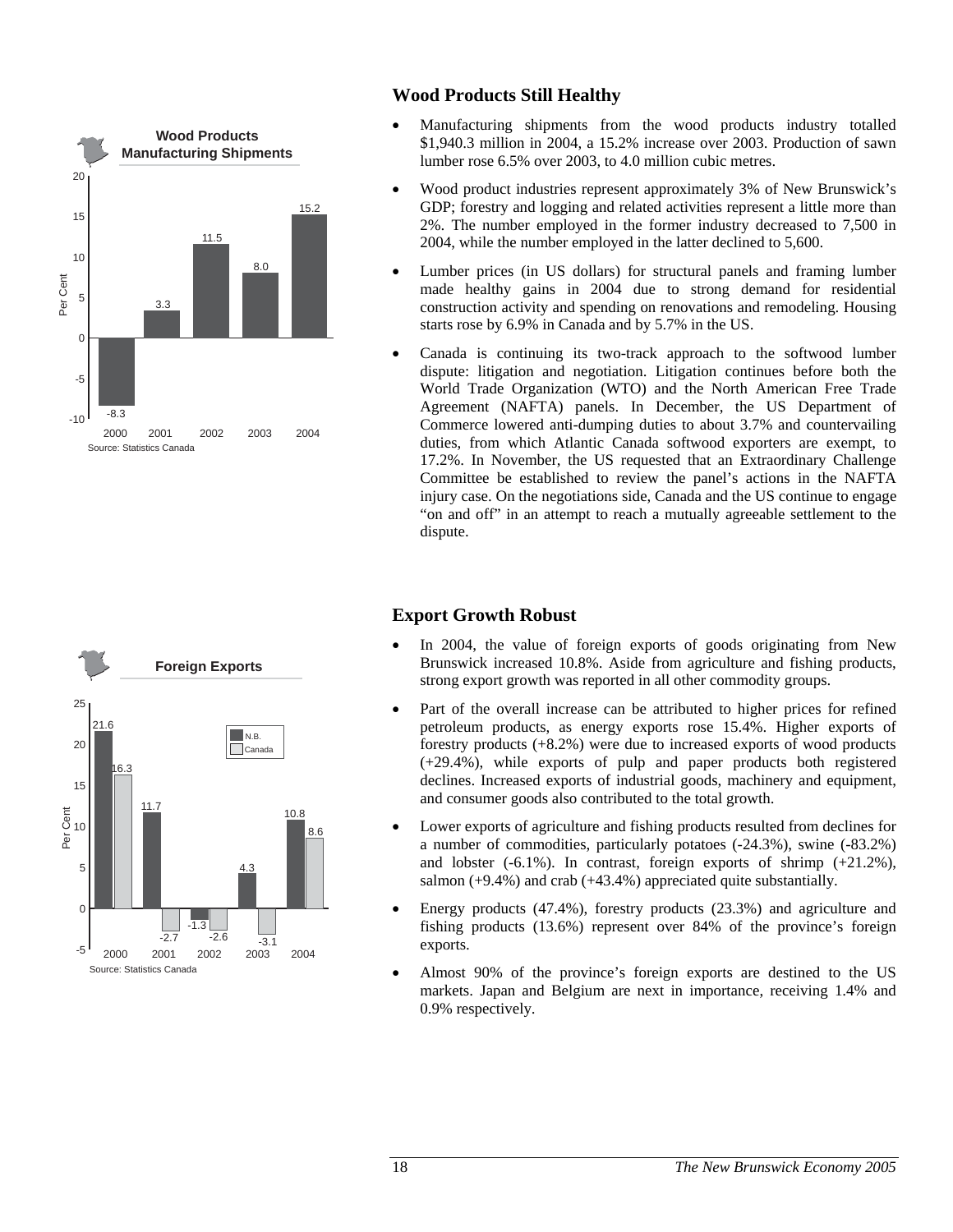#### **Capital Investment Reaches Record High**

- In 2004, capital investment in New Brunswick reached \$4.3 billion, a 7.4% increase over 2003 and the highest level on record.
- Increases came from both the private and public sectors. Private sector investment, representing over 72% of the total, increased 5.6% in 2004; higher investments in housing  $(+11.5%)$  and machinery and equipment (+4.9%) were somewhat offset by a decline in non-residential construction (-6.0%). Public sector capital spending jumped 12.6% in 2004 following a strong increase in 2003, largely due to increased investment on the twinning of the Trans-Canada Highway and on the Coleson Cove project.
- The Coleson Cove refurbishment project was completed in late 2004. Work on the Trans-Canada Highway between Fredericton and Saint-Léonard continues, with the twinning of 130 kilometres of highway. The six-year project should be completed in 2007.
- Aside from developments in the utilities sector, a number of noteworthy investment projects were completed in 2004: Ganong Bros. of St. Stephen finished a \$6-million expansion and added 100 employees to its production line; Atcon Plywood built a \$60-million laminated veneer lumber mill near Miramichi; Bennett Environmental completed its \$20-million contaminated soil treatment plant in Belledune; and Irving Personal Care Ltd. commenced operation of its \$60-million training pants plant in Dieppe.
- Residential construction investment surpassed expectations in 2004 and recorded another strong year, totalling \$1,284.2 million, an 11.6% increase over 2003. The increase is primarily due to a 24.8% jump in renovation expenditures and a strong resale market. Nationally, residential construction investment increased 14.2%. Provincial housing starts dropped to 3,947 units in 2004, a 12.1% decline from the 20-year high of 2003.
- Non-residential building construction investment was down 3.6% in 2004, as decreases in the industrial (-15.8%) and commercial (-16.4%) components were reported. Partly offsetting these declines was investment in institutional and governmental building construction, which surged ahead 58.5%.
- Employment in the construction industry remained unchanged in 2004 at 18,900. Construction industries represent over 6% of total GDP for New Brunswick.

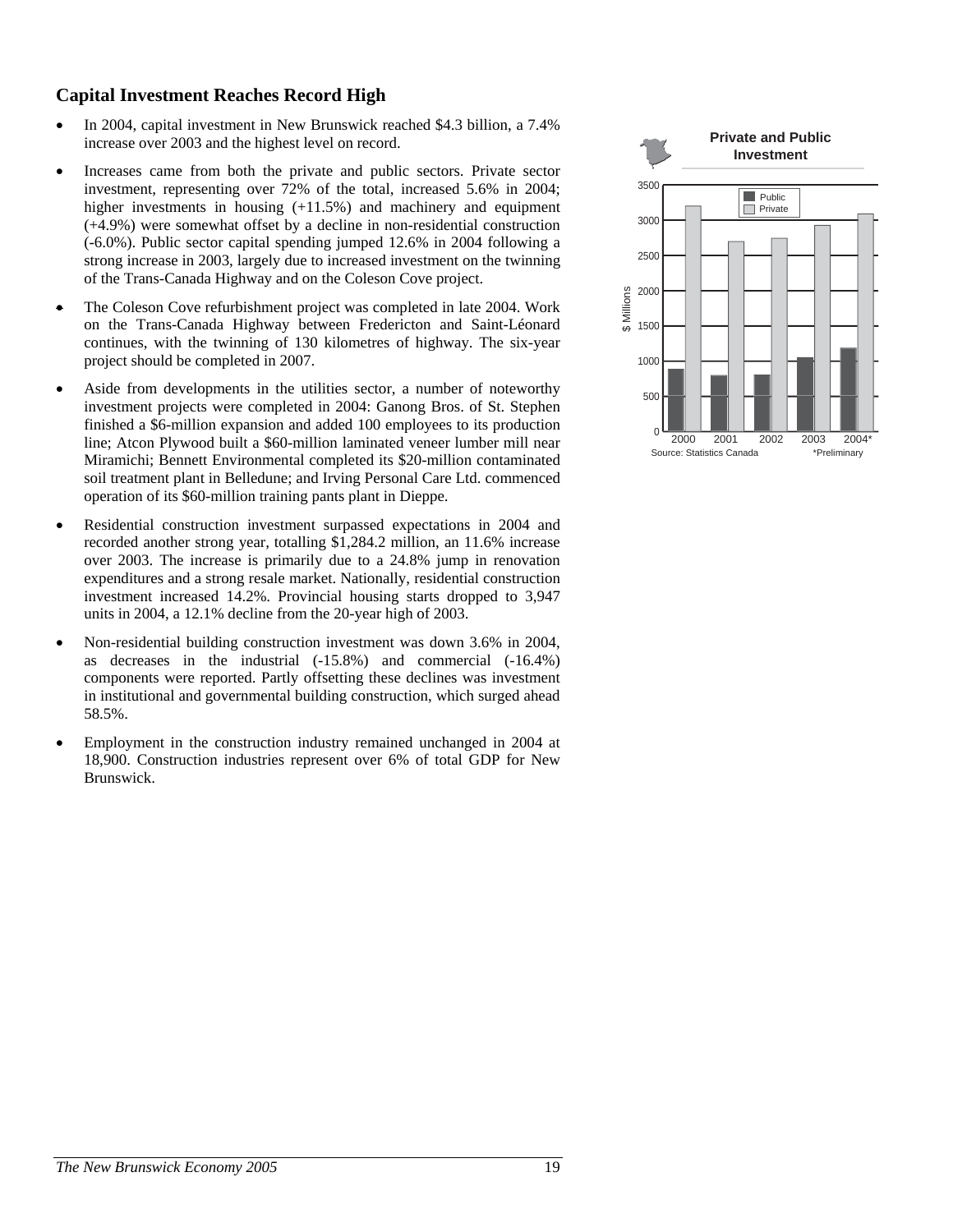

## **Utilities Continue Transformation**

- Effective October 1, 2004, NB Power was restructured and became a holding company and four operating companies: Generation, Nuclear, Transmission, and Distribution and Customer Service. There are also two unaffiliated Crown organizations: the New Brunswick System Operator and the New Brunswick Electric Finance Corporation.
- The refurbishment of the Coleson Cove generating station was completed in November 2004. Other developments involving NB Power include the announcement of a staff adjustment plan, which would provide savings of \$40 million on labour and operation costs; an agreement with Eastern Wind Power Inc. for the construction of a 20-megawatt wind power generating park in Grand Manan; and the implementation of a 3.0% rate increase effective March 31, 2005. A decision on the refurbishment of the Point Lepreau generating station is anticipated in 2005.
- Two projects a new \$20-million hydro dam at St. George Power (New Brunswick's first certified "green" source of energy under the national Environmental Choice Program) and the \$85-million Grandview Cogeneration Project (a 90-megawatt natural gas-fired cogeneration power plant in Saint John) — were completed in 2004.
- Enbridge Gas New Brunswick continued developing the natural gas distribution system in the province, including St. Stephen for the first time with a \$3-million investment. By the end of 2004, there were 3,000 customers using natural gas, up from 2,300 in 2003.
- In 2004, total electric power generation in the province declined 0.6% with exports dropping 10.2%. National electric power generation increased 0.8%. The utilities sector (electric power, natural gas, water and sewage) represents about 3% of New Brunswick's GDP.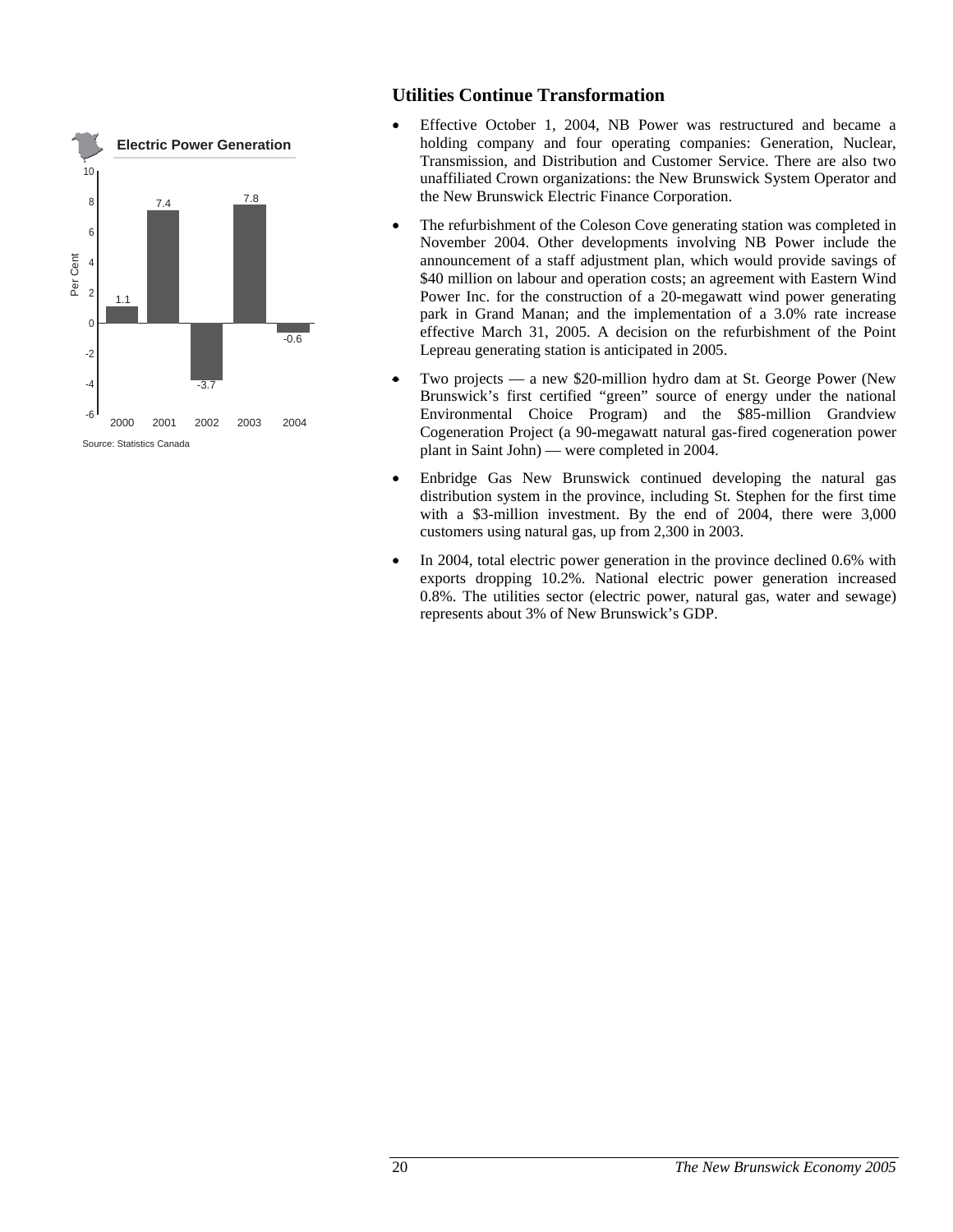#### **Mining Production Increases**

- New Brunswick is a major Canadian producer of lead, zinc, silver, potash, peat, antimony, bismuth and cadmium. Other locally produced minerals include copper, salt, limestone, coal, marl and silica. In 2004, the overall value of mineral production was estimated to total \$760.0 million, an 8.2% increase over 2003.
- The value of metallic mineral production in 2004 was \$502.3 million, up 12.2% from 2003. The metals sector accounts for 66% of the total value of mineral production. While production of zinc and lead (New Brunswick's principal metals) was down from the record levels of the previous year, the value of production for both increased in 2004, a result of higher prices.
- Coal and non-metallic mineral production are the remaining contributors to the total value of mineral production. The non-metals sector, influenced primarily by potash, represents the larger share.
- The mining and oil and gas extraction industry employed about 3,500 people in 2004, a 12.9% increase from the previous year. The sector represents slightly more than 1% of provincial GDP.
- The Noranda Inc. Brunswick Mine, the province's sole metals producer, increased daily ore production to 9,836 tonnes, setting a new record. The mine and smelter ran uninterrupted throughout the year, other than the planned seasonal shutdown between July and October at the smelter.
- Vancouver-based junior mining firm First Narrows Resources announced the discovery of significant gold deposits west of Bathurst; promising deposits of lead, copper and zinc were also found during exploration at the Bathurst Mining Camp. Slam Exploration Ltd., a Miramichi-based junior mining firm, reported that diamond-drilling results from its Nash Creek property (near Bathurst) are "ore-grade mineral". Several firms announced additional exploration projects for gold, cobalt, copper, lead and zinc.
- Mining exploration spending in the province reached \$8.8 million in 2004. The three-year, \$15-million grant program for the Bathurst Mining Camp entered its second year. The program, announced in October 2003, provides for advanced exploration and may be extended for an additional two years with a further \$10 million. Slam Exploration Ltd. will contribute 50% of the funding with an in-kind contribution from Noranda, and the Province will provide the remainder. Slam has already raised the initial \$7.5 million.

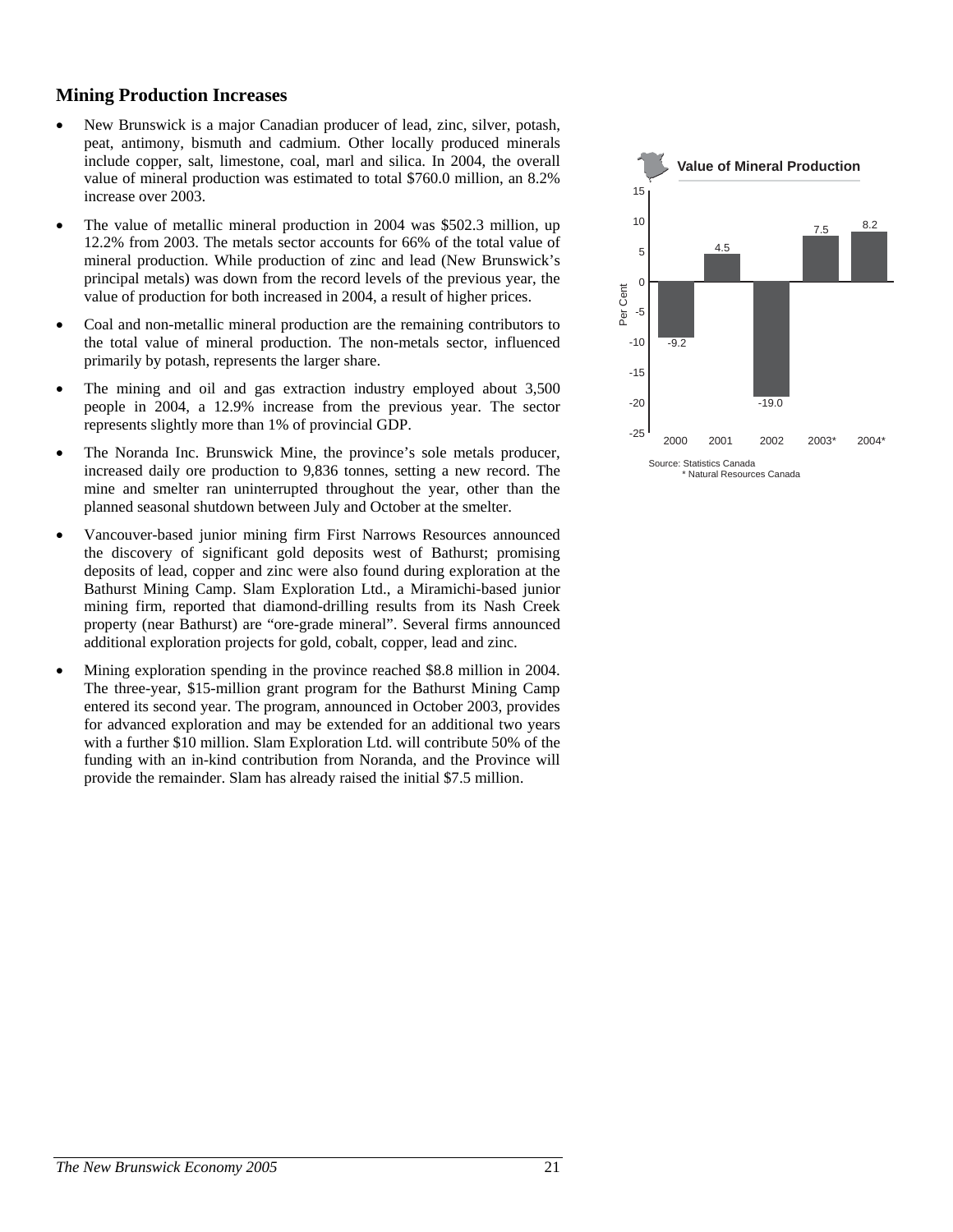

# **Technology and Communication Expands**

- Aliant and Rogers continued to improve high-speed Internet access and digital wireless service in 2004. A partnership involving the Province, the federal government and Aliant will see the investment of over \$40 million before the end of 2006 and result in 90% of New Brunswickers having access to high-speed Internet. The Rogers group also launched Hi-Speed Extreme (a faster Internet service) to residential customers and is planning a landline telephone service for the future.
- Employment in technology and communication averaged 48,700 in 2004, a decline of 600 over the previous year. This group accounts for over 8% of New Brunswick's GDP. Average weekly earnings in 2004 ranged from \$343.81 for business support services (including customer contact centres), to \$842.80 for information and cultural industries, to \$1,059.95 for computer systems design and related services.
- Several customer contact centres announced new jobs or future expansion plans including: AOL Canada, Asurion, Cendant Canada Inc., CenterBeam Inc., ClientLogic, Clinidata, Concentra Solutions, Connect North America, Exxon Mobile, Help Desk Now, Marriott, Nucomm and Virtual Agent Services. These announcements more than offset the closure of RMH Teleservice and Charitable Aid Incorporated. The industry employs over 17,000 contact centre workers.
- Positive developments in the information technology sector included new contracts, projects, products and/or expansions for AnyWare Group, Barrett Xplore Inc., Bulletproof Solutions, CGI Group, Ensemble Collaboration, Innovatia, LabMentors, Q1 Labs, Skillsoft, Spielo, T4G and xwave.
- The NRC Institute for Information Technology Industry Partnership Facility houses five businesses in Fredericton with room for another five. The facility, called a technology cluster, enables small and medium enterprises to access NRC resources, including Voice Over IP and state-of-the-art labs.
- In late 2004, the CRTC announced approval of eight new radio stations to be located in Fredericton, Moncton and Saint John. Rogers Broadcasting Ltd. is the operator of two of the new stations.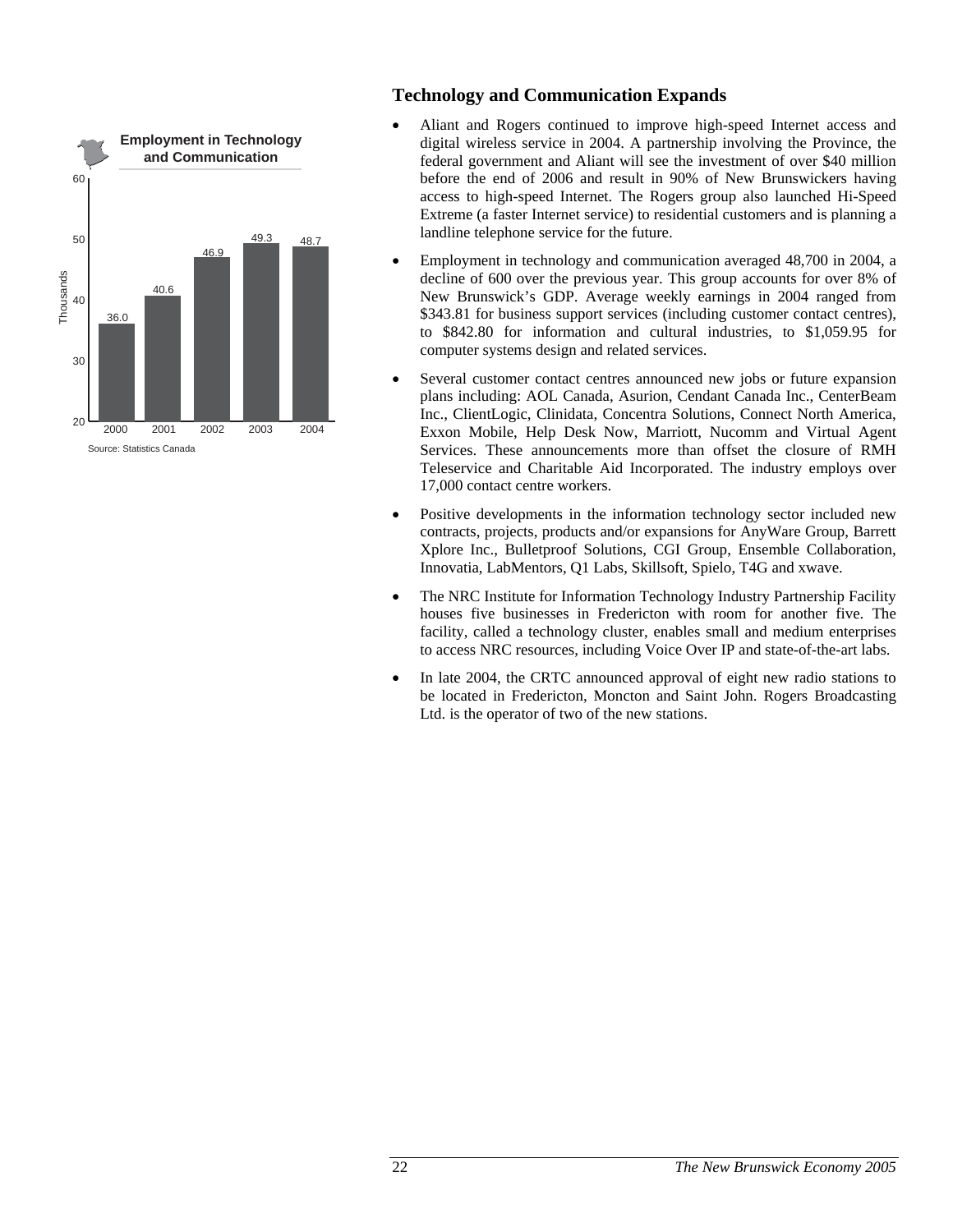#### **Retail Trade Growth Increases**

- New Brunswick's retail trade rose 2.1% in 2004, compared to the national increase of 5.0%. The sector accounts for more than 6% of provincial GDP.
- Eight of the 12 published store types in the province reported positive sales growth, with strong gains in furniture, home centres and hardware, and pharmacies. Considerable declines were noted for retailers in the home furnishings and specialized building material and garden sectors.
- New motor vehicle sales declined for a second year in 2004. The value of new vehicle sales fell 6.5% while the number of new vehicles sold was down 7.7%.
- Wholesale trade declined 0.7% in 2004, following a decrease of 1.2% in 2003. This group represents less than 5% of New Brunswick's GDP.
- Positive developments announced in 2004 involve new or expanded facilities for Atlantic Superstore, Future Shop, Giant Tiger, Great Canadian Dollar Store, Kent Building Supplies, NB Liquor, Pier 1 Imports, Sounds Fantastic, Tim Hortons, Wal-Mart and Winners/HomeSense Superstore. As a result, several communities throughout the province will benefit.



## **Transportation Sector Achieves New High**

- In 2004, employment in the New Brunswick transportation sector increased 6.8% to a record level of 20,400; strong growth was displayed in the trucking and courier components. Transportation and warehousing accounts for over 5% of provincial GDP.
- The port of Saint John reported total tonnage in 2004 reached a high of 26.3 million tonnes (+0.8%); liquid bulk (includes petroleum) rose 2.1%, dry bulk products (includes potash, salt and fish meal) grew 12.7% and container traffic increased 1.8%. Two sectors experienced declines; forest products (-16%) and breakbulk (-12%). Capital investment of \$31 million is planned over a five-year period ending in 2008, including the start of construction in 2005 on a new cruise terminal building. The port is expecting 35 cruise vessels and 85,000 passengers in 2005, down from 60 cruise calls and 138,800 passengers the previous year.
- The Belledune Port Authority handled 2.15 million tonnes of goods in 2004, a decrease of 7.6% over 2003. Capital investment worth \$537,000 was carried out last year while projects worth over \$650,000, including further improvements to Terminal #1, are planned for 2005.
- New Brunswick's three main airports enjoyed strong passenger numbers for 2004. Annual increases of 12.0% in Fredericton, 7.6% in Moncton and 4.0% in Saint John were reported. Projects for 2005 include Transport Canada building a new \$9-million hangar at the Moncton airport and a complete interior renovation of the terminal at the Fredericton airport.
- Armour Transportation Systems, a Moncton-based trucking firm, opened a new \$1-million terminal in Saint John.